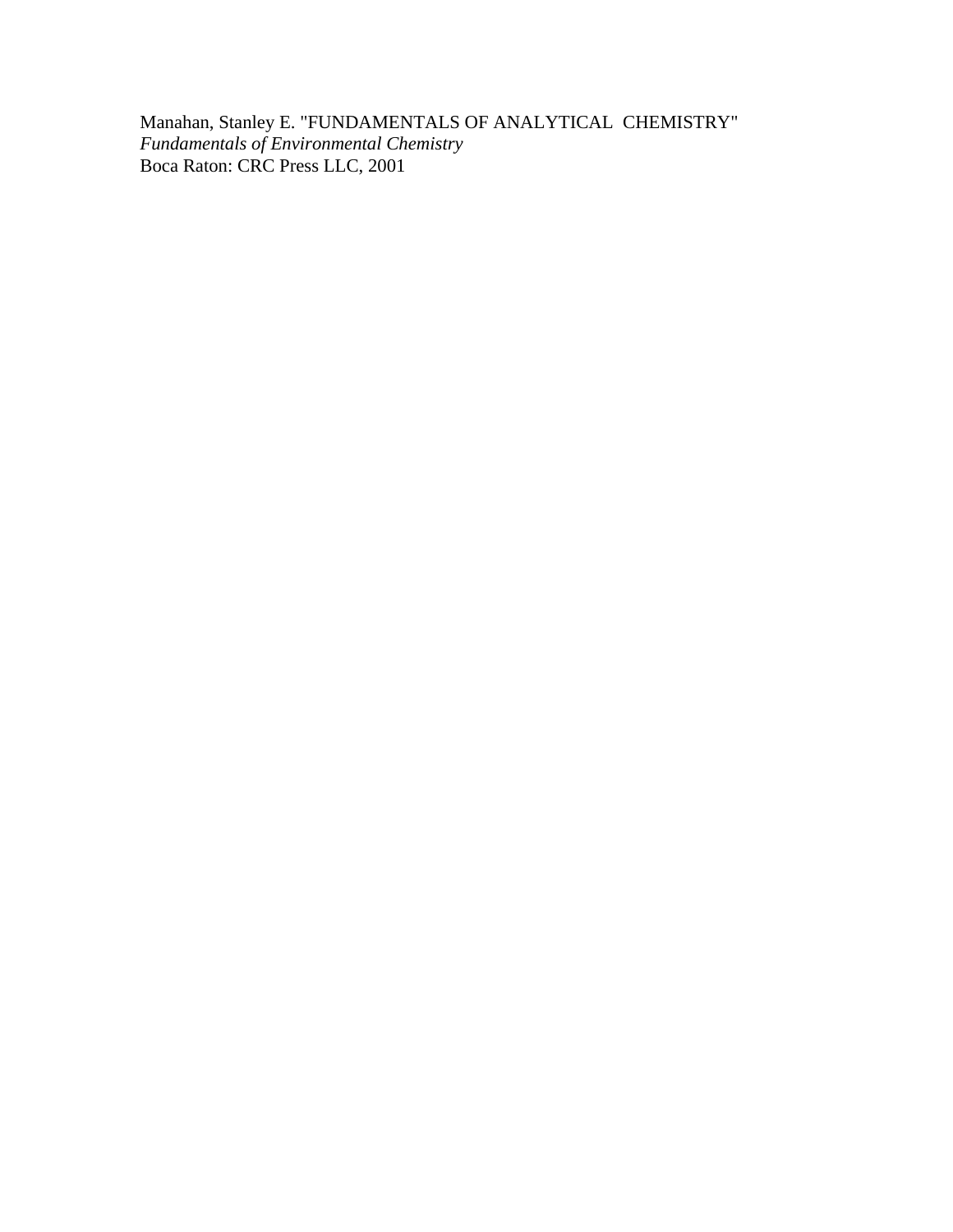# **25 FUNDAMENTALS OF ANALYTICAL CHEMISTRY TEMISINI**

#### **25.1 NATURE AND IMPORTANCE OF CHEMICAL ANALYSIS**

**Analytical chemistry** is that branch of the chemical sciences employed to determine the composition of a sample of material. A **qualitative analysis** is performed to determine *what* is in a sample. The amount, concentration, composition, or percent of a substance present is determined by **quantitative analysis**. Sometimes both qualitative and quantitative analyses are performed as part of the same process.

Analytical chemistry is important in practically all areas of human endeavor and in all spheres of the environment. Industrial raw materials and products processed in the anthrosphere are assayed by chemical analysis, and analytical monitoring is employed to monitor and control industrial processes. Hardness, alkalinity, and trace-level pollutants (see Chapters 11 and 12) are measured in water by chemical analyses. Nitrogen oxides, sulfur oxides, oxidants, and organic pollutants (see Chapters 15 and 16) are determined in air by chemical analysis. In the geosphere (see Chapters 17 and 18), fertilizer constituents in soil and commercially valuable minerals in ores are measured by chemical analysis. In the biosphere, xenobiotic materials and their metabolites (see Chapter 23) are monitored by chemical analysis.

Analytical chemistry is a dynamic discipline. New chemicals and increasingly sophisticated instruments and computational capabilities are constantly coming into use to improve the ways in which chemical analyses are done. Some of these improvements involve the determination of ever smaller quantities of substances; others greatly shorten the time required for analysis; and some enable analysts to tell with much grater specificity the identities of a large number of compounds in a complex sample.

Understanding some of the material in Chapter 1 is essential to understanding and practicing analytical chemistry. A good understanding of numbers, their meanings, their uncertainties, and calculations involving numbers are essential for the practice of analytical chemistry. These concepts are discussed in Sections 1.6 and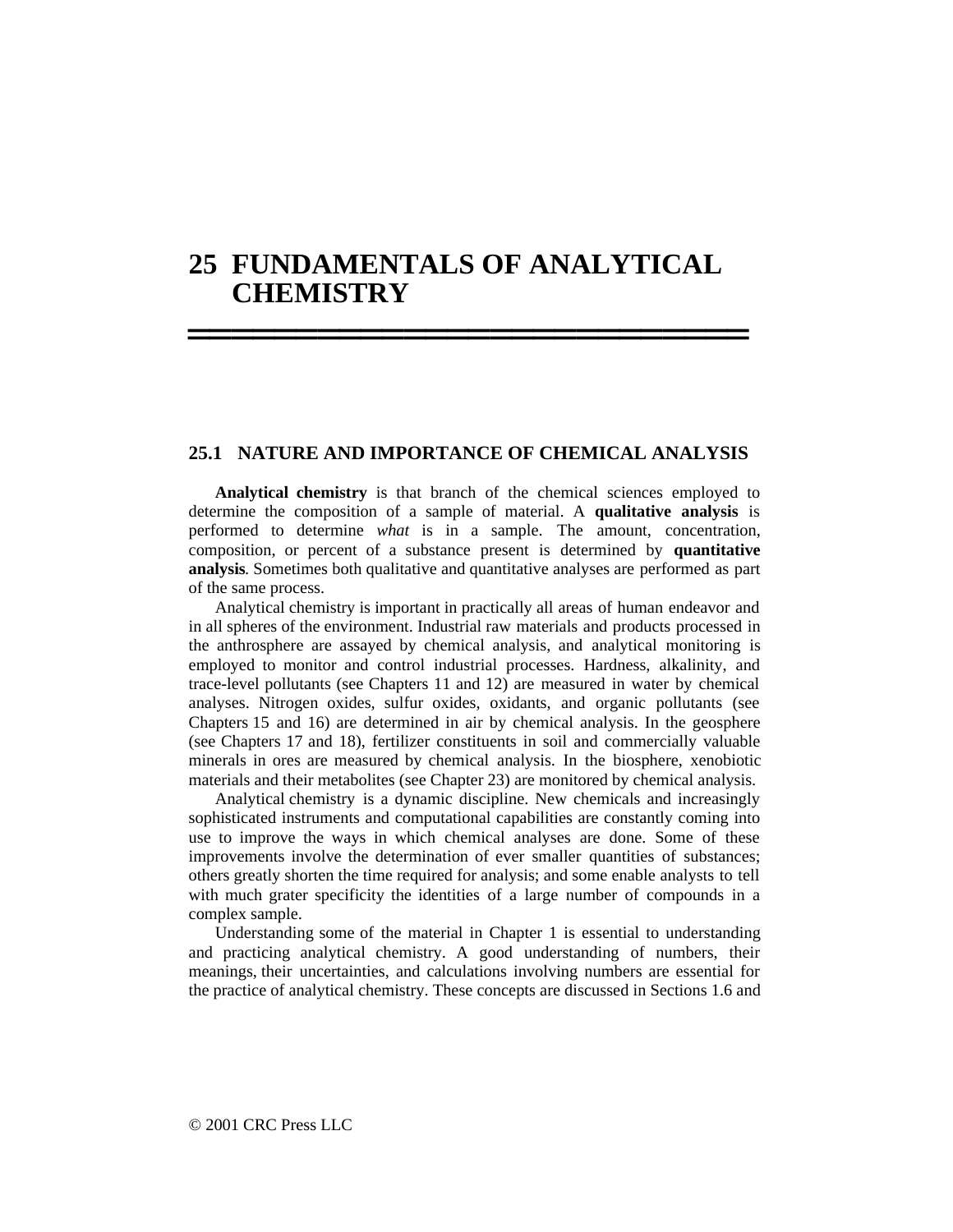1.7. Analytical chemistry is a science of measurement. Therefore, basic concepts of chemical measurement discussed in Sections 1.8–1.13 must be mastered before studying analytical chemistry. Calculating and expressing the results of a chemical analysis must be done accurately and with a thorough knowledge of units, unit conversion factors, and their use in computations, as discussed in Section 1.14. Chemical analysis requires the proper use of laboratory apparatus. Crucial laboratory apparatus used in analytical chemistry include the laboratory balance for accurate mass measurement and volumetric glassware, specifically the pipet, buret, and volumetric flask shown i[n Figure](#page-20-0) 1.10.

Many of the calculations of analytical chemistry involve quantities of materials that take part in chemical reactions. Therefore, stoichiometric calculations may be very important in analytical chemistry. The reader should refer back to stoichiometry in Chapter 5.

This chapter is written to provide an overview of analytical chemistry. Chapter 26, "Environmental and Xenobiotics Analysis," covers some specific aspects of the analysis of environmental samples of various kinds. For those users who may become directly involved in doing chemical analyses, more-detailed coverage of the topic and specific analytical procedures are discussed in reference works listed at the end of the chapter.

#### **25.2 THE CHEMICAL ANALYSIS PROCESS**

It is important to regard chemical analysis within the framework of an overall *chemical analysis process*, rather than an isolated "laboratory experiment." Each step in the analysis process is crucial to getting accurate and meaningful results. Figure 25.1 outlines the process.



Figure 25.1 Schematic representation of the major steps involved in the chemical analysis process.

The first step in the analytical process is to obtain a representative **sample** or samples, that portion of matter upon which the analysis is performed. The sample should be a **representative sample**, the composition of which is as close as possible to the whole mass of whatever is being analyzed. Obtaining a good sample is a crucial step in the chemical analysis process. Failure to obtain and properly preserve a good sample means that the whole analysis may be incorrect, rendering all the other steps involved worthless.

**Sample processing** is performed to get the sample into a form that can be analyzed. For a few kinds of analysis, the sample is analyzed without further processing or after minimal steps, such as grinding and mixing. Often, sample processing requires putting the sample into solution. Sample dissolution can be as simple as stirring a soil sample with hydrochloric acid to dissolve potassium required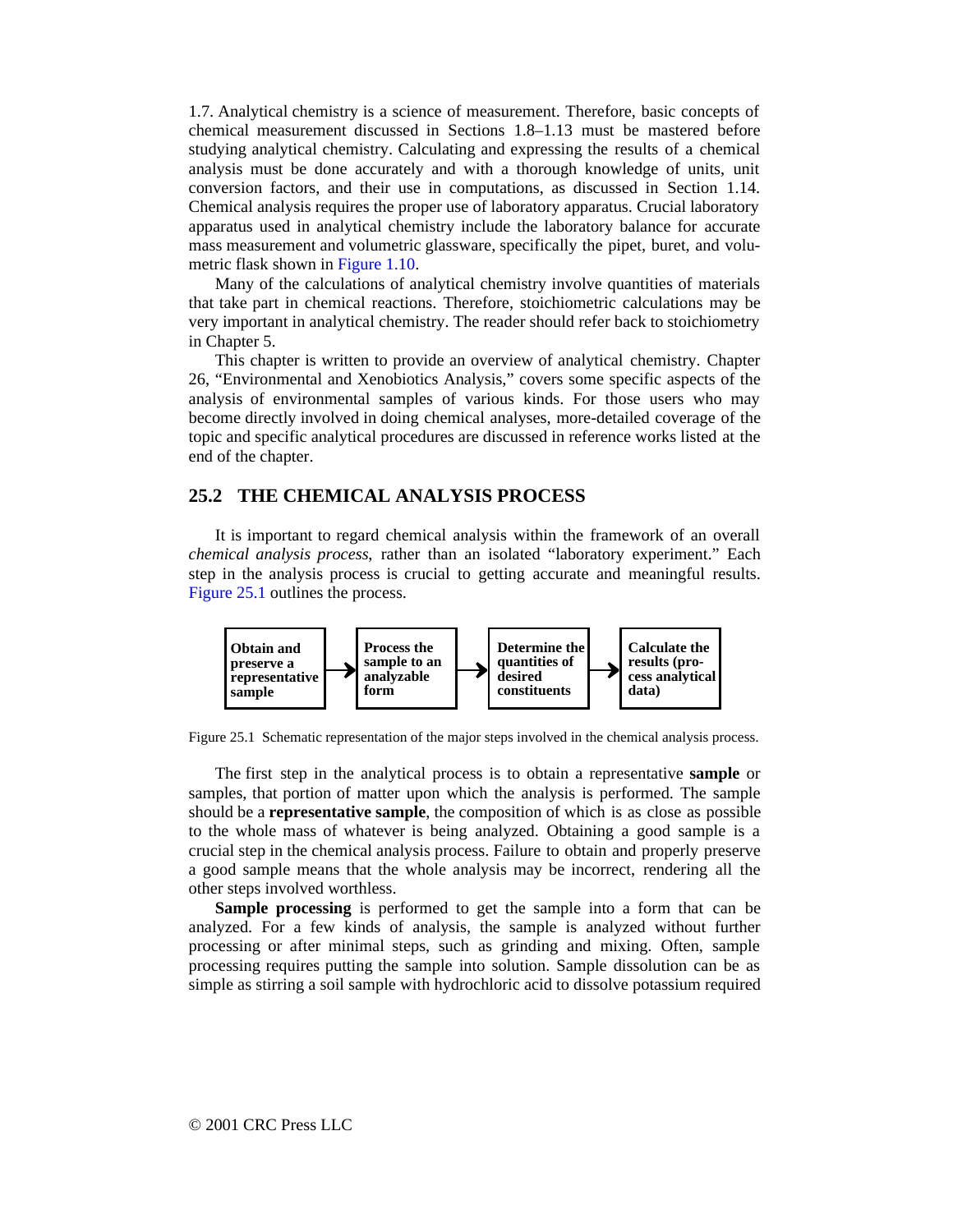for soil fertility. Or it can be complicated and severe, such as oxidizing and dissolving fish tissue for metals analysis with a hot concentrated mixture of  $HNO<sub>3</sub>$ and  $HClO<sub>4</sub>$ .

The discussion of sample processing above leads to the definition of two kinds of analyses, depending upon what is done with the sample. When a sample is oxidized, dissolved in acid, or otherwise greatly altered as part of the analytical process, the chemical analysis is termed *destructive*. In some cases, such as those where evidence of a crime is involved, it is important to preserve the sample in an unaltered form. This requires *nondestructive* methods of analysis, such as can be performed by making the sample radioactive by irradiation with neutrons in a nuclear reactor and measuring the energies and intensities of gamma radiation given off by the activated elements (neutron activation analysis).

After sample processing, it is often necessary to eliminate **interferences** from substances in the sample that can cause erroneous results. This can be done by removing interfering substances or by treating the sample with substances that react with interferences to render them non-interfering.

After all the steps outlined above have been performed, the actual measurement of whatever is being determined is performed. The substance that is measured, such as calcium in a water sample or *trans*,*trans*-muconic acid measured in blood as evidence of occupational exposure to toxic benzene, is called the **analyte**. The specific measurement of the analyte is referred to as a **determination**, whereas the total process to which the sample is subjected is called an **analysis**.

The final step in a chemical analysis is **calculation** of results. This step may consist of a few simple calculations, or it may involve a complicated data processing operation that calculates analyte levels and compensates for interferences in the method. In addition to providing a number for the quantity or percentage of analyte in a sample, the calculation of results usually involves an evaluation of the reliability of the data (precision and accuracy) of the analytical values. In modern analytical laboratories, results are calculated and stored by computer, frequently as part of the process by which analyte levels are measured with an appropriate instrument.

#### **25.3 MAJOR CATEGORIES OF CHEMICAL ANALYSIS**

Both qualitative and quantitative analysis are divided between **classical** methods involving primarily chemical reactions and simple measurements of mass and volume, and **instrumental methods** that use instruments of varying degress of complexity and sophistication to measure quantities of analyte. Classical methods are often **wet chemical** procedures using reagents in solution and reactions of dissolved analyte. Instrumental methods use various devices to measure physical manifestations of chemical species and chemical reactions, such as absorption of light, electrical potentials, or small changes in temperature.

Analytical chemistry can also be divided between **chemical** and **physical** methods of analysis. Chemical methods almost always involve the measurement of a mass of a chemical species or volume of a reagent solution produced or consumed by a chemical reaction. For example, the acid in an acid mine water sample can be determined by adding exactly enough of a solution of base of accurately known concentration to exactly neutralize the strong acid in the sample,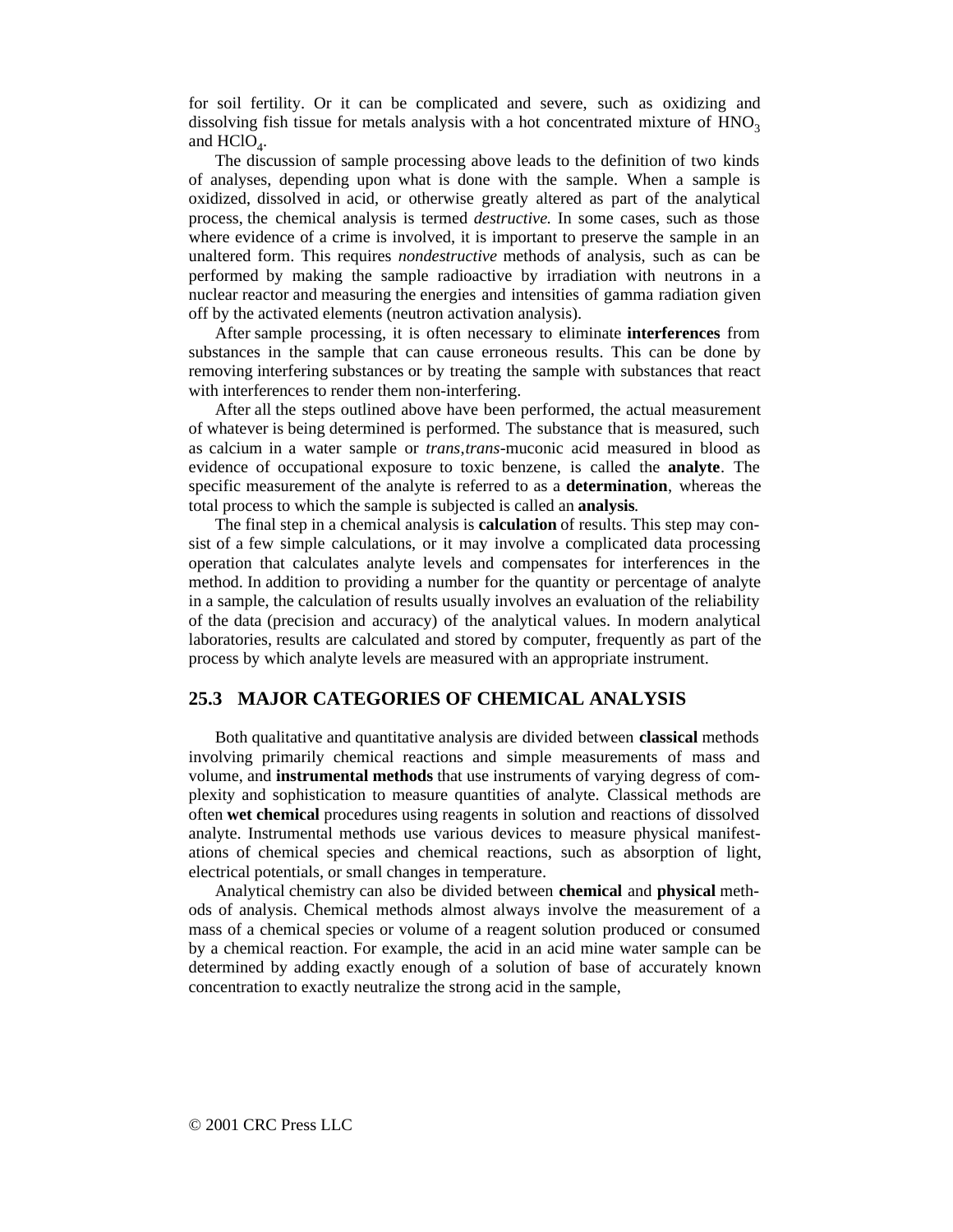$$
H^{+} + Na^{+} + OH^{-} \qquad H_{2}O + Na^{+} \tag{25.3.1}
$$

exactly measuring the amount of NaOH required, and calculating the quantity of acid neutralized; such a procedure is an acid-base **titrimetric** procedure.

Physical methods of analysis normally involve a measurement of a physical parameter other than mass or volume. For example, a water sample suspected of being polluted with hexavalent chromium can be injected into an inductively coupled plasma atomic emission spectrometer and the intensity of light given off by very hot chromium atoms emitted by the sample measured to give the chromium concentration. Or fluoride in a water sample can be determined by measuring the potential versus a reference electrode of a fluoride ion-selective electrode immersed in the sample and comparing that value with the potential measured in a standard F sumple and comparing and value of  $[F^{\dagger}]$ .

#### **25.4 ERROR AND TREATMENT OF DATA**

A chemical analysis is only as good as the numbers that go into calculating and expressing the result. Therefore, data analysis is a crucial aspect of chemical analysis. All analytical measurements are subject to greater or lesser degrees of error. So every reasonable effort is made to reduce the amount of error in an analytical measurement. Since some error is inevitable, it is important to know the degree of error and express it correctly in the final result.

One of the major objectives of analytical measurements is to obtain *reproducible results*. For example, if three determinations of the percentage of iron in the same iron ore sample gave values of 18.76, 18.71, and 18.73 percent, the analyst would have a relatively high degree of confidence in the validity of the results because the three values are so close together. The degree to which numbers in a group of analytical results are in agreement with each other is the **precision** of the group of numbers. A lack of precision may indicate the presence of **indeterminate**, or **random**, **errors**. Such errors vary randomly in direction and magnitude and are from sources that cannot be determined.

However, just because the results of a set of analyses are in close agreement does not necessarily mean that the values are correct. This is because of the possibility of **determinate errors**. Such errors have a definite cause (although it may be unknown to the analyst), and each type of determinate error is always in the same direction. For example, if an analytical chemist were using a pipet rated to deliver 25.00 mL of solution that through a manufacturing mistake actually delivered 25.35 mL, a determinate error would be introduced into the analysis; in this case, it could readily be detected by calibrating the pipet.

The extent to which the data or the average value of a set of data agree with the true value being determined is the **accuracy** of the data. The relationship between accuracy and precision is shown graphically i[n Figure](#page-5-0) 25.2. Although the average of a set of randomly scattered, imprecise results may be close to the true value, normally the average of a set of imprecise results is inaccurate as well.

In doing analytical calculations and expressing analytical results, it is important to know and correctly handle and express the **uncertainties** of the numbers used, a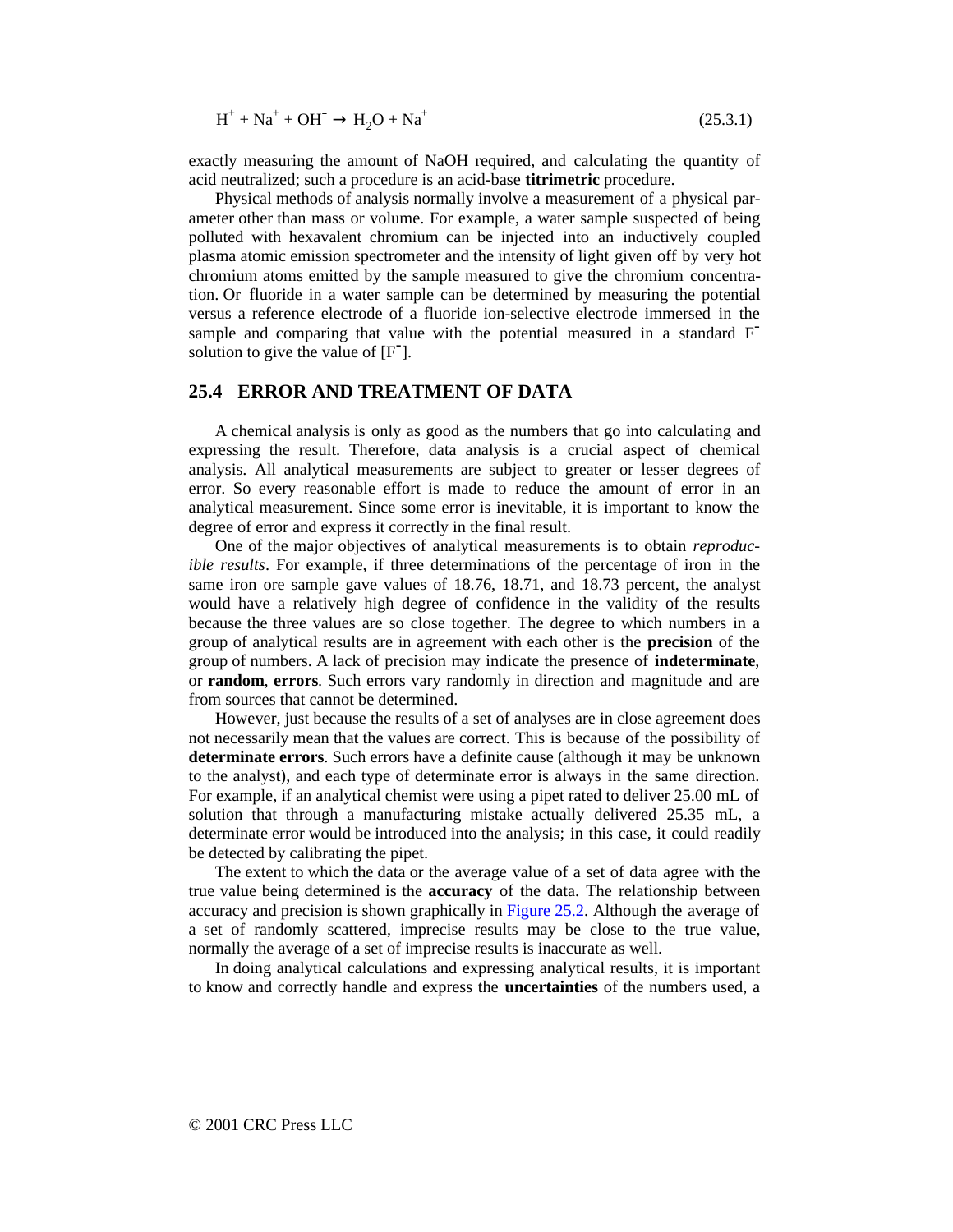<span id="page-5-0"></span>concept discussed in Chapter 1, Section 1.7. For example, a skilled analyst can read the volume delivered by a laboratory buret to the nearest 0.01 mL. Therefore, a volume expressed as  $36.27$  mL implies that the volume is within  $\pm 0.01$  mL of  $36.27$ mL and has an uncertainty of 0.01 mL. It would be incorrect to express the volume 36.270 mL because it is not known to the nearest 0.001 mL as that number would imply. It would also be incorrect to express the volume as 36.3 mL because the value is known more accurately than  $\pm$  0.1 mL. In calculations involving measured laboratory quantities the rules for handling significant figures as discussed in Section 1.7 must be followed.



Figure 25.2 Representation of precision and accuracy. Each solid circle, •, stands for an experimentally determined value.

The uncertainty of a number from an analytical measurement, such as the  $\pm 0.01$ mL discussed above, is the **absolute uncertainty** of the measurement. The **relative uncertainty** of a measured value is given by the equation

Relative uncertainty = 
$$
\frac{\text{Absolute uncertainty}}{\text{Measured value}}
$$
 (25.4.1)

Commonly, relative uncertainty is expressed in parts per thousand (ppt) a value given by multiplying the result of the above equation by 1000. In the example of the volume of 36.27 mL delivered by a buret as discussed above, the relative uncertainty in parts per thousand is

Relative uncertainty = 
$$
\frac{0.01 \text{ mL}}{36.27 \text{ mL}} \times 1000 = 0.3 \text{ pb}
$$
 (25.4.1)

If the buret had been used to deliver only 1.52 mL, the absolute uncertainty would still be 0.01 mL, but the relative uncertainty would be the following:

Relative uncertainty = 
$$
\frac{0.01 \text{ mL}}{1.52 \text{ mL}} \times 1000 = 6 \text{ ppt}
$$
 (25.4.1)

The relative uncertainty in measuring the smaller volume is much greater. That is why in such measurements it is generally more accurate to measure a larger quantity, when it is possible to do so.

Error and the uncertainty that it adds to analytical calculations are very important aspects of analytical chemistry. It is beyond the scope of this book to discuss those concepts in detail. However, any reader required to do chemical analysis and the calculations resulting therefrom should consult more-extensive works dealing with the topic.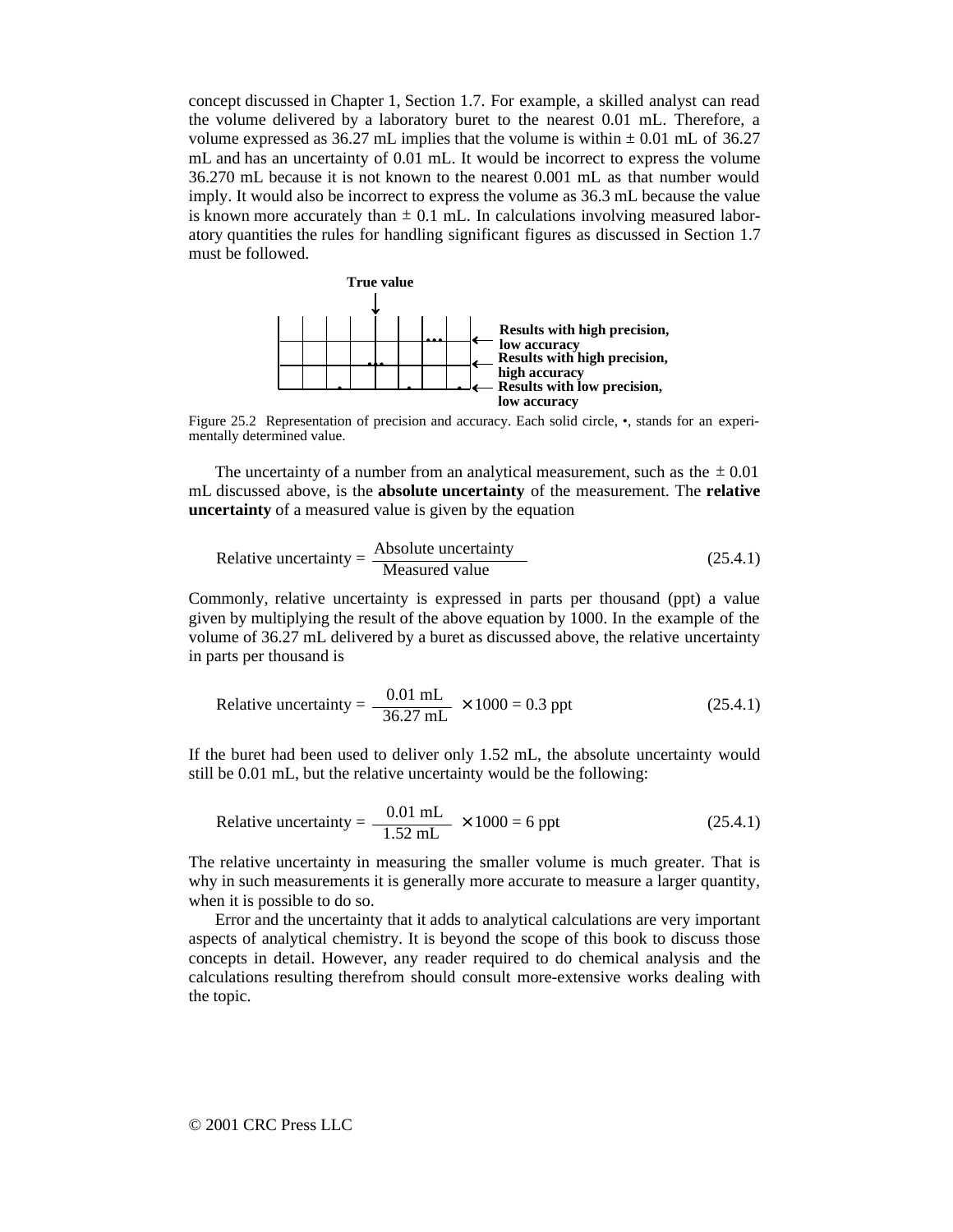#### **25.5 GRAVIMETRIC ANALYSIS**

Conceptually the most straightforward kind of quantitative analysis, **gravimetric analysis** consists of isolating in a pure form a species produced stoichiometrically by the analyte, weighing it, and calculating the percentage of analyte in the sample. Obtaining a pure, weighable product is often a complicated process. A number of ways of doing that have been developed. The most common of these is formation of a precipitate by a reaction of the analyte in solution. As an example, the chloride content of a weighed, water-soluble sample can be determined by precipitating the chloride in the dissolved sample with excess silver nitrate solution:

$$
Ag^{+}(aq) + NO_{3}(aq) + Cl^{-(aq)} \qquad AgCl(s) + NO_{3}(aq)
$$
\n(Silver nitrate\n
$$
G[Q5.5.1]
$$
\nSilver nitrate\n
$$
G[Q5.5.1]
$$
\nSilver nitrate\n
$$
G[Q5.5.1]
$$
\nSolver chloride\n
$$
G[Q5.5.1]
$$

The silver chloride precipitate, which can be produced in a very pure form, is collected on a weighed filter crucible (Figure 25.3) and washed to remove extraneous residual salts. After drying to remove excess water, the crucible and precipitate are weighed to get the mass of precipitate and the percentage of chloride is calculated by stoichiometric calculation. Where the atomic mass of chloride is 35.45 g/mol and the molar mass of AgCl is 143.32 g/mol, the calculation is

Mass chloride = mass AgCl × 
$$
\frac{1 \text{ mol AgCl}}{143.32 \text{ g AgCl}} \times \frac{1 \text{ mol Cl}}{1 \text{ mol AgCl}} \times \frac{35.45 \text{ g Cl}}{1 \text{ mol Cl}}
$$
 (25.5.2)  
\nPercent chloride =  $\frac{\text{mass chloride}}{\text{mass sample}} \times 100$  (25.5.3)  
\n**Precipitate**  
\n**retained by glass frit**  
\n  
\n**Fritted glass filter**  
\nTo vacuum for filtration

Figure 25.3 Filter crucible used to collect and weigh precipitates for gravimetric analysis.

Suppose, for example, that a 1.2643 g sample containing chloride yielded 0.9285 g of AgCl precipitate. The percentage of chloride in the sample is

Mass chloride = 0.9285 g AgCl × 
$$
\frac{1 \text{ mol AgCl}}{143.32 \text{ g AgCl}} \times \frac{1 \text{ mol Cl}}{1 \text{ mol AgCl}} \times \frac{35.45 \text{ g Cl}}{1 \text{ mol Cl}}
$$
  
Mass chloride = 0.2297 g  
Percent chloride =  $\frac{0.2997 \text{ g}}{1.2643 \text{ g}} \times 100 = 18.17\%$ 

© 2001 CRC Press LLC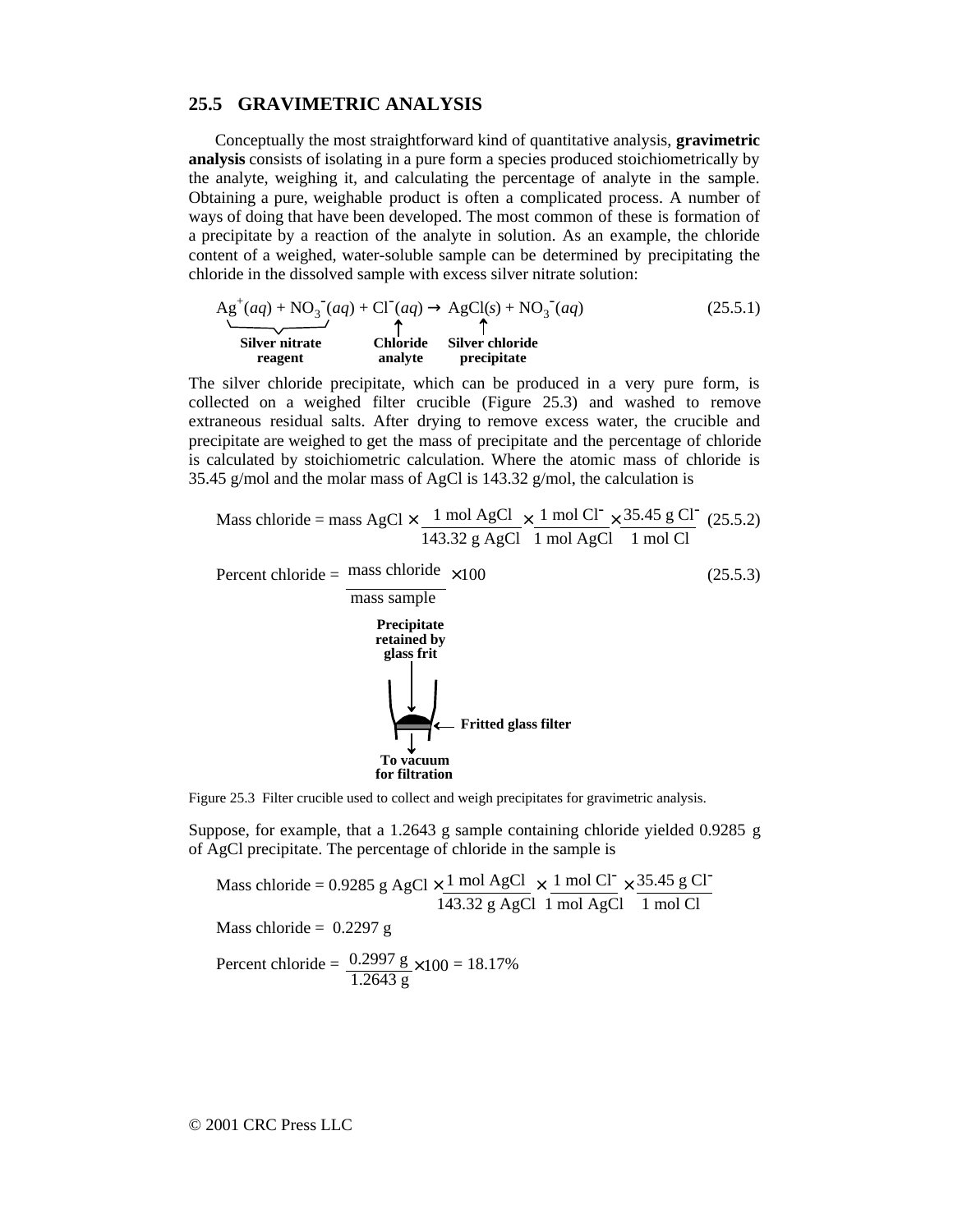Over the decades before more-modern instrumental methods of analysis were developed, gravimetric techniques were developed for a wide range of analytes. Examples include sulfate determined by precipitating  $BaSO<sub>4</sub>$  with  $BaCl<sub>2</sub>$  reagent; calcium precipitated as the oxalate  $CaC<sub>2</sub>O<sub>4</sub>$ , which, in turn, could be heated to produce weighable  $CaCO<sub>3</sub>$  or CaO; and magnesium precipitated as an ammonium phosphate salt, then heated to produce  $Mg_2P_2O_7$ .

The versatile nature of organic chemistry led to a number of organic reagents used to form precipitates with analytes, especially metals. One widely used reagent was 8-hydroxyquinoline shown forming a precipitate with zinc ion in the reaction below:



**chelate of zinc(II)**

Two 8-hydroxyquinoline anions (formed by loss of  $H^+$ ) bind with  $\text{Zn}^{2+}$  ion as shown above to produce a chelate species (see Chapter 11, Section 11.9) that can be weighed to calculate the amount of zinc in the sample. Organic precipitants with high molar masses, such as 8-hydroxyquinoline, offer an advantage for gravimetric analysis in that they produce a relatively high mass of precipitate from comparatively little analyte. Higher masses of precipitates translate to less relative error in weighing, thus increasing the accuracy of the determination.

One of the simplest gravimetric techniques in those limited cases where it is applicable is the precipitation of a metal from solution by electrodeposition onto a cathode. A good example is the determination of copper, which can be plated onto a weighed platinum electrode by the following electrochemical half-reaction:

$$
Cu^{2+}(aq) + 2e^- \t Cu(s) \t (25.5.5)
$$

weighing the platinum electrode after electrodeposition is complete gives a mass of copper that can then be used to calculate the percentage of copper in the sample.

In some cases, gravimetric analysis can be performed by collecting a gas given off by a chemical reaction and weighing it. One of the classic methods for determining the percentage of carbon in an organic species is to oxidize the organic to convert the carbon to  $CO_2$ , collect the carbon dioxide given off quantitatively, and weigh it in the collection tube. Volatile matter contents of samples can be determined by weighing a sample before and after heating, with the difference being the mass of volatile matter in the sample. One such means of gravimetric analysis still widely applied is the gravimetric determination of water in a solid sample by this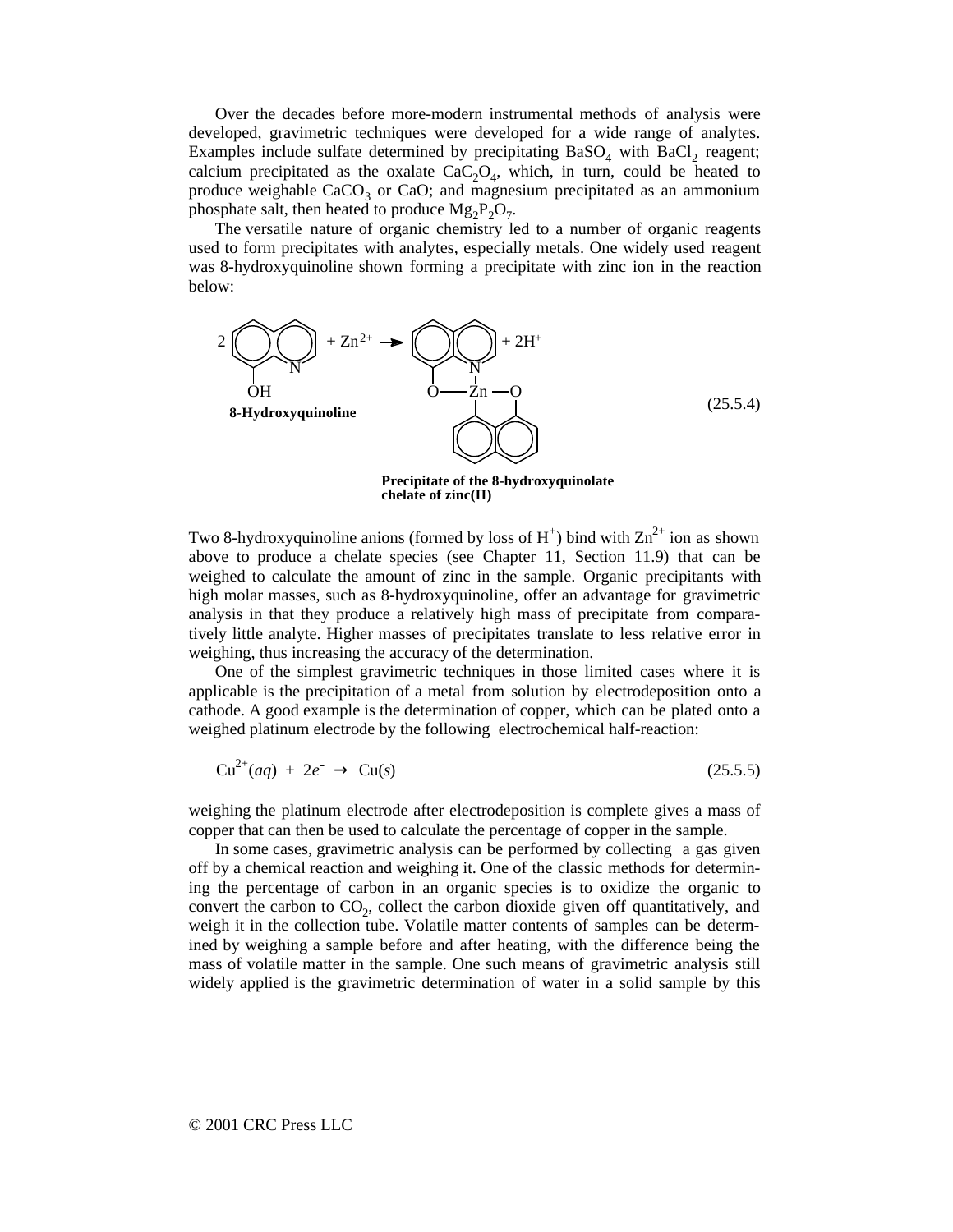method.

Although gravimetric analysis is now largely of historical interest, it remains a versatile analytical technique. In addition to being applicable to a wide range of analytes, gravimetric analysis is capable of giving highly accurate results.

### **25.6 VOLUMETRIC ANALYSIS: TITRATION**

Other than gravimetric analysis, the other major type of classical "wet chemical" analysis technique consists of measuring the volume of a reagent required to react with an analyte. Such a procedure is called **titration**, which involves the following:

- A measured quantity of sample that may consist of a weighed quantity of a solid, or a measured volume of a solution and the unknown, is placed in solution.
- A **standard solution** of known concentration of a reagent that reacts quantitatively with the analyte is added to the unknown with a buret so that the volume of standard solution can be measured accurately.
- An **indicator** consisting of a dye that changes color, or some other means, is used to detect an **end point**, the experimental representation of the **equivalence point** at which exactly the stoichiometric amount of reagent required to react with analyte occurs. The volume at which the end point occurs is recorded from the buret.
- The quantity or concentration of analyte is calculated from the stoichiometry of the titration reaction.

The most common type of titration reaction consists of acid-base titration in which an unknown quantity or concentration of acid is titrated with standard base or vice versa. For example, a solution of hydrochloric acid of unknown concentration can be titrated with a standard solution of sodium hydroxide base using as an indicator phenolphthalein, which changes from colorless to pink at the end point. The physical steps involved in the titration are shown i[n Figure](#page-9-0) 25.4. The reaction between the HCl and NaOH is the following:

$$
H^{+} + Cl^{-} + Na^{+} + OH^{-} \tH_{2}O + Na^{+} + Cl^{-}
$$
  
\nHydrochloric sodium hydroxide  
\nacid analytic  
\ntitrant (25.6.1)

Before the end point, there is excess  $H^+$ , so the pH is less than 7 (see Section 6.6 for a discussion of pH and the pH values in acidic and basic solutions). Beyond the end point, there is excess base, and the pH is greater than 7. Since HCl is a strong (completely ionized) acid and NaOH is a strong (completely ionized) base, the pH at the end point is exactly 7. (See Section 6.4 for a discussion of strong and weak acids and bases.) Furthermore, the pH changes very markedly by several pH units with the addition of just a few drops of sodium hydroxide titrant at a volume that is in the immediate vicinity of the end point. This change is reflected by the abrupt change in color of the phenolphthalein indicator from colorless to pink at the end point, where the addition of titrant is stopped, and the end point volume recorded.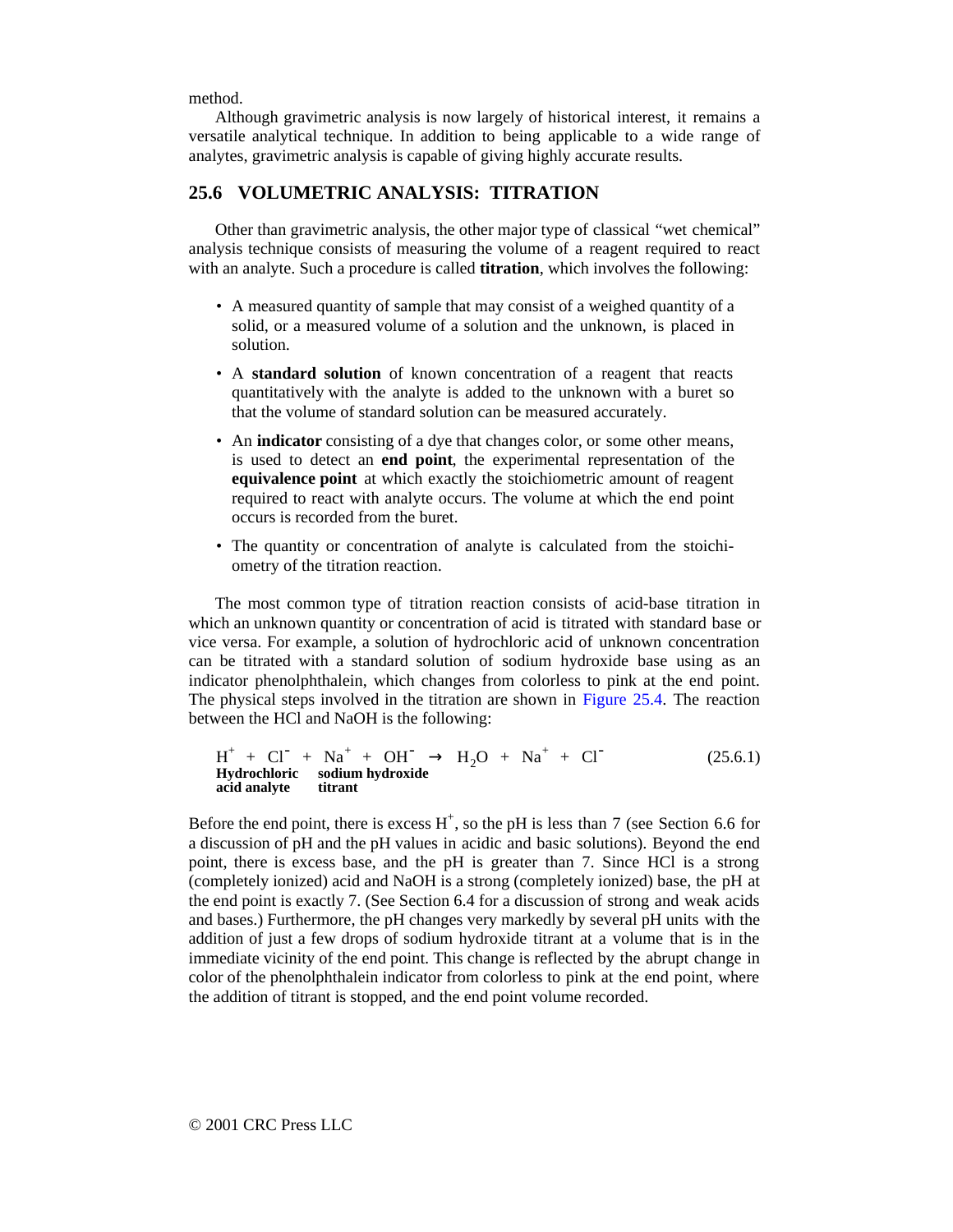<span id="page-9-0"></span>

Figure 25.4 Steps in the titration of an unknown HCl solution with standard NaOH.

 As noted in the preceding discussion, the course of acid-base titrations is reflected by the pH of the solution in the reaction flask as titrant is added. By using a device called a pH meter, the pH can be recorded and plotted as a function of added titrant. The result is a **titration curve** [\(Figure](#page-10-0) 25.5).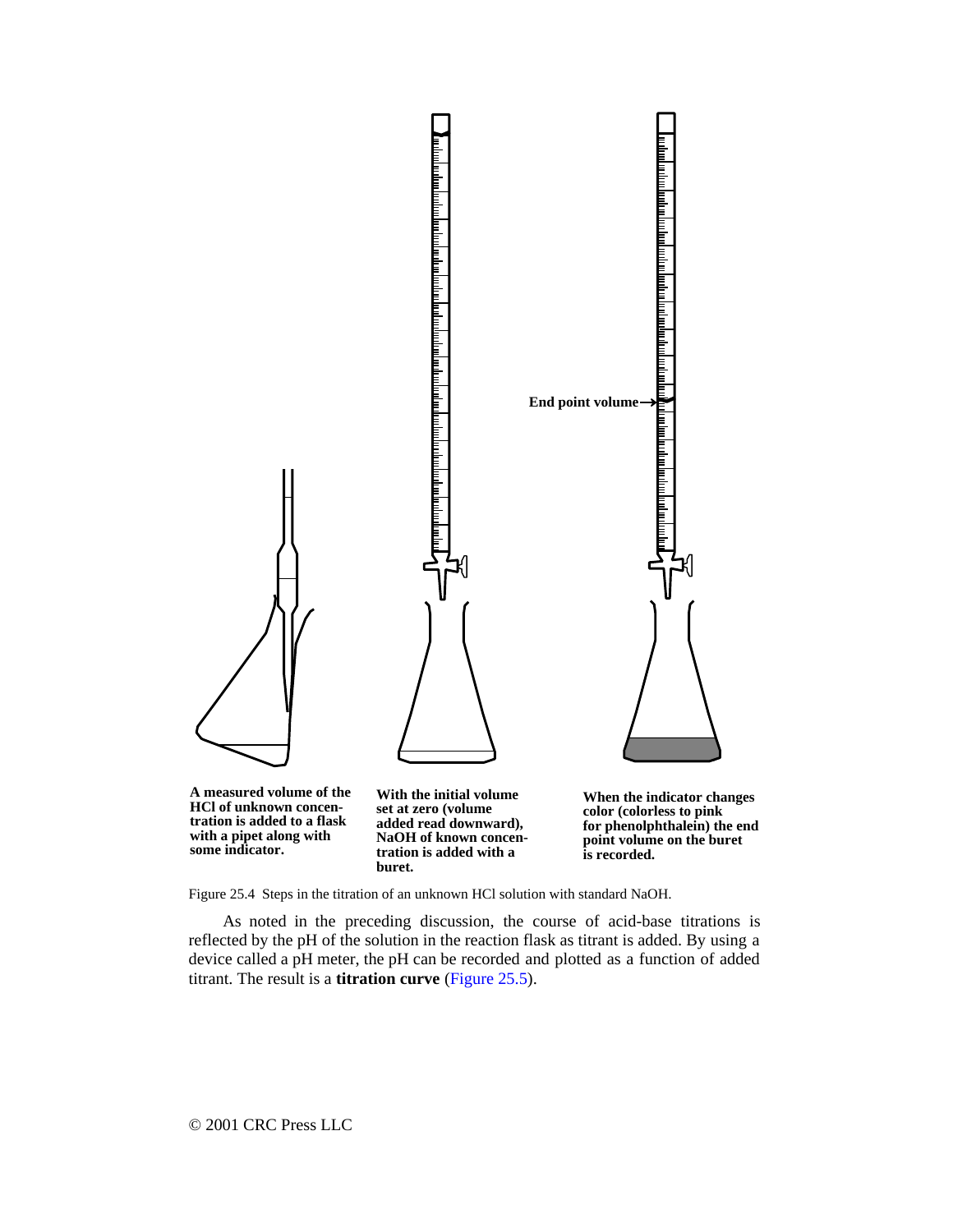<span id="page-10-0"></span>

#### **Volume of NaOH titrant**

Figure 25.5 Titration curve as a plot of pH versus volume of titrant for the titration of HCl with NaOH titrant. A indicator changes color over a pH range, which indicates the end point.

Stoichiometry is the basis of calculations in titrimetric analysis. In the reaction,

$$
H^{+} + Cl^{-} + Na^{+} + OH^{-}
$$
  $H_2O + Na^{+} + Cl^{-}$  (25.6.1)

there is a 1/1 mole ratio of NaOH added to HCl in the sample at the end point, so the following relationship holds:

$$
Moles HCl = moles NaOH
$$
 (25.6.2)

From the definition of molarity, where M is the molar concentration and volume is in liters, the equations

$$
M_{\text{HCl}} = \frac{\text{moles HCl}}{\text{Volume HCl}}, \text{Moles HCl} = M_{\text{HCl}} \times (\text{Volume HCl}) \tag{25.6.3}
$$

and

$$
M_{NaOH} = \frac{\text{moles NaOH}}{\text{Volume NaOH}}
$$
, Moles NaOH = M<sub>NaOH</sub> × (Volume NaOH) (25.6.4)

relate the molar concentrations and volumes of HCl and NaOH. From the equations above, the concentration of a sample of HCl of carefully measured volume titrated with NaOH of known concentration and measured with a buret is given by the following:

$$
M_{\text{HCI}} = \frac{\text{(Volume NaOH)} \times M_{\text{NaOH}}}{\text{Volume HCl}} \tag{25.6.5}
$$

Example: A 50.0 mL sample of HCl required 42.53 mL of 0.1005 M NaOH for titration. What was the concentration of HCl?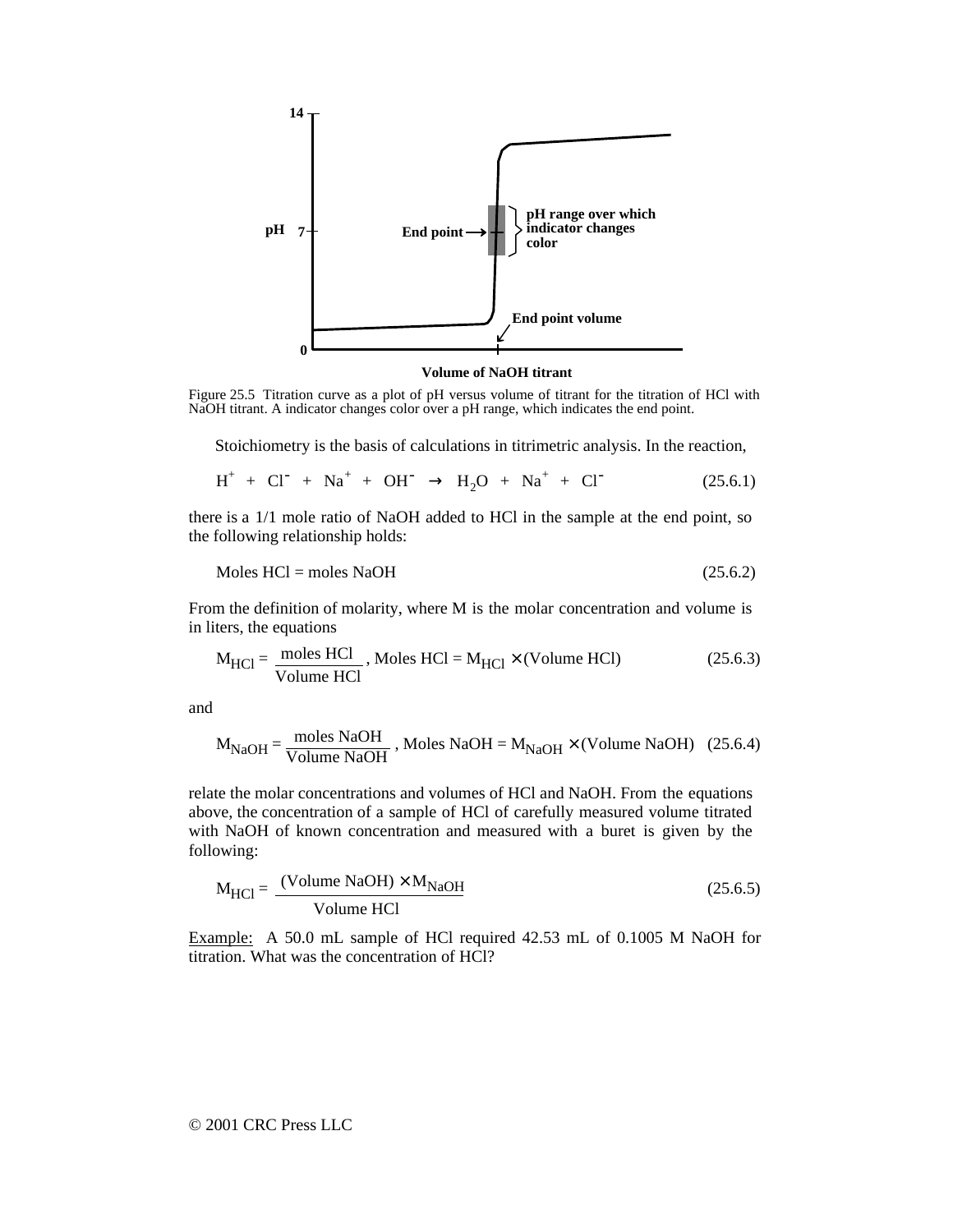$$
M_{\text{HCl}} = \frac{(\text{Volume NaOH}) \times M_{\text{NaOH}}}{\text{Volume HCl}} = \frac{0.04253 \text{ L} \times 0.1005 \text{ mol/L}}{0.05000 \text{ L}}
$$

$$
= 0.0855 \text{ mol/L}
$$

Titration can also be used to determine percentage composition of samples. For example, consider that a 1.136 g sample containing solid NaOH and inert material was weighed out, dissolved and titrated with 0.1036 M standard HCl, of which 48.61 mL was required. What was the percentage of NaOH, molar mass 40.0, in the sample? At the end point, the number of moles of NaOH in the sample exactly equals the number of moles of HCl added. But, because the NaOH is in a solid and the mass of NaOH is needed to calculate the percentage of it in the sample, the following equation can be used:

 $\overline{a}$  $\frac{\text{Mass NaOH}}{\text{_{}}}$  = mol NaOH = mol HCl = (Volume HCl) × M<sub>HCl</sub> (25.6.6) molar mass NaOH

Mass NaOH = (molar mass NaOH)  $\times$  (Volume HCl)  $\times$  M<sub>HCl</sub>

Mass NaOH = 40.0 g/mol  $\times$  0.04861 L  $\times$  0.1306 mol/L

 $= 0.254$  g NaOH

Percent NaOH = 
$$
\frac{0.254 \text{ g}}{1.136 \text{ g}} \times 100 = 22.4\%
$$
 NaOH

Hydrochloric acid and sodium hydroxide react in a 1/1 mole ratio. But titrations can also be considered when the reaction is in a different mole ratio. For example, if a standard solution of NaOH is used to neutralize sulfuric acid,  $H_2SO_4$ , the reaction is

$$
2H^{+} + SO_{4}^{2-} + 2(Na^{+} + OH^{-})
$$
\n
$$
2H_{2}O + 2Na^{+} + SO_{4}^{2-} \quad (25.6.7)
$$
\n
$$
Sulfuric acid
$$
\nSodium hydroxide

From this reaction it is seen that there are 2 moles NaOH reacting for each mole  $H<sub>2</sub>SO<sub>4</sub>$  so

$$
moles NaOH = 2 \times (moles H2SO4)
$$
\n(25.6.8)

Therefore, the relationship between the molar concentration of a sulfuric acid solution, its volume, the molar concentration of an NaOH solution used to neutralize the  $H_2SO_4$  and its volume is

$$
M_{NaOH} \times \text{volume NaOH} = 2 \times (M_{H_2SO_4} \times \text{volume H}_2SO_4) \tag{25.6.9}
$$

Several different kinds of reactions other than acid-base reactions can be used for titrations. The oldest titration is a precipitation titration of chloride with silver nitrate, the Mohr method dating from 1856: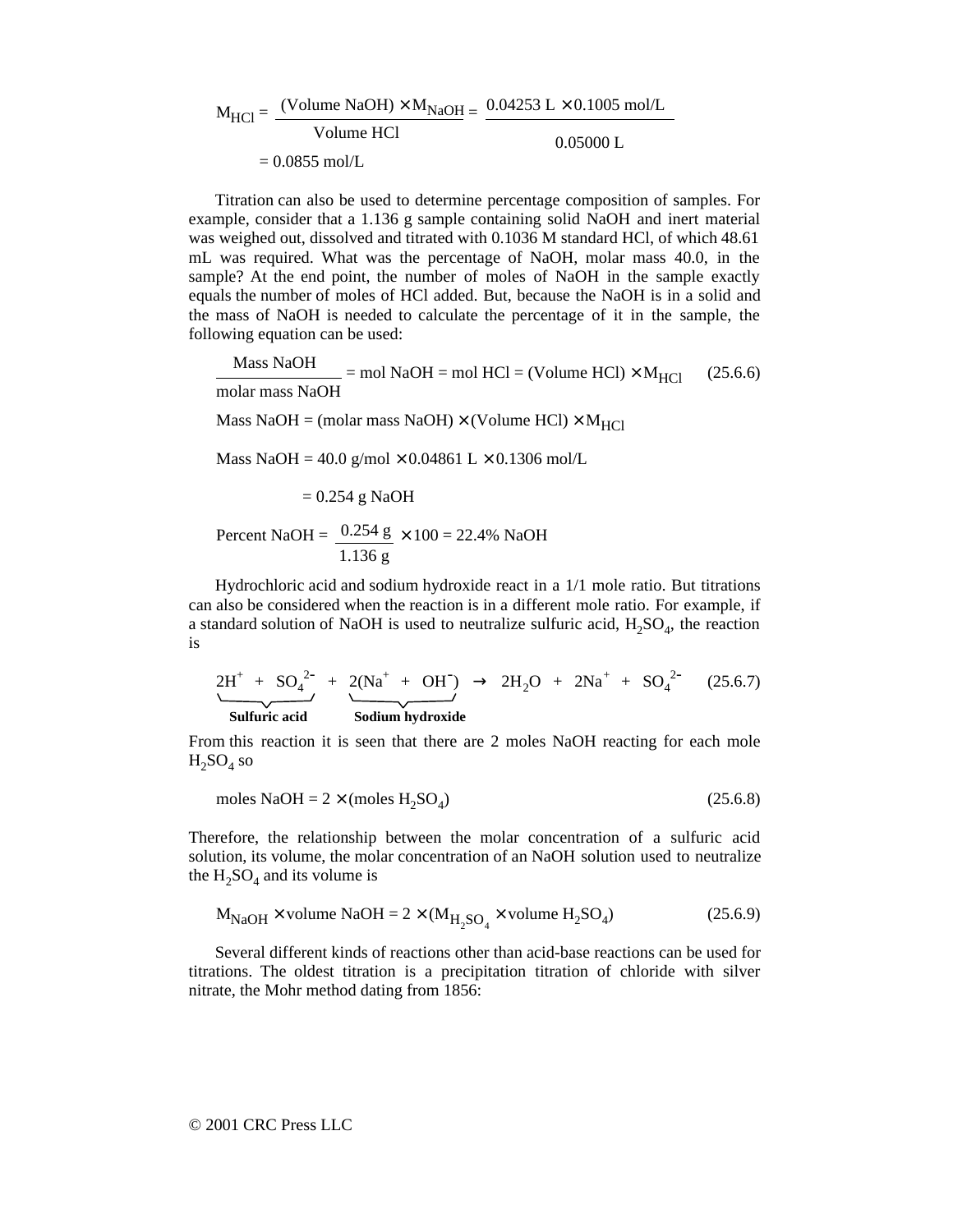$$
Ag^{+}(aq) + NO_3^{-}(aq) + Cl^{-}(aq) \qquad AgCl(s) + NO_3^{-} \qquad (25.6.10)
$$

Chromate ion,  $\text{CrO}_4^{2-}$ , is added to the mixture to indicate the end point. When excess  $Ag<sup>+</sup>$  is added beyond the end point, red solid  $Ag_2CrO_4$ —which is more soluble than the white AgCl precipitate—begins to form, indicating that the end point has been reached.

Salts of the strong chelating agent ethylenediaminetetraacetic acid can be used to chelate metal ions in a  $1/1$  reaction. The chelating EDTA anion, represented  $Y^{4-}$ , reacts with metal ions being titrated, such as  $Ca^{2+}$ ,

$$
Ca^{2+} + Y^{4-} \t CaY^{2-} \t (25.6.11)
$$

to produce the stable metal chelate, in this case  $CaY^2$ . An indicator can be used that forms a colored chelate with the metal being titrated. This species is less stable than the EDTA chelate and when the last of the excess metal ion is chelated by EDTA, the metal-indicator chelate disappears and the color of the solution changes showing that the end point has been reached. The titration of calcium with EDTA has been used for decades to measure water hardness.

 Another type of titration reaction that can be used for volumetric analysis is oxidation-reduction. For example,  $Fe^{2+}$  ion can be determined by its oxidation to  $\text{Fe}^{3+}$  ion by a solution of potassium permanganate, KMnO<sub>4</sub>. The reaction is

$$
5Fe^{2+} + 8H^{+} + MnO_{4}^{-} \t 5Fe^{3+} + Mn^{2+} + 4H_{2}O \t (25.6.12)
$$

and it is self-indicating because in solution  $MnO<sub>4</sub>$ <sup>-</sup> has an intense purple color and the solution turns color when the end point is reached and a slight excess of  $MnO<sub>4</sub>$ . appears.

#### **25.7 SPECTROPHOTOMETRIC METHODS**

Up to this point, this chapter has covered classical methods of analysis based upon simple weighing and volume measurement. At an accelerating pace over recent decades, analytical chemistry has benefited from a wide array of analysis techniques that use instruments to observe a variety of phenomena that reflect kinds and concentrations of analytes. There are many such instrumental techniques. The main ones, based upon absorption or emission of electromagnetic radiation, production of electrical voltages or currents, separation and detection of small quantities of analytes (chromatography), and separation and detection of ions produced by analytes (mass spectrometry), are introduced in the remainder of this chapter. These are all **instrumental methods** of analysis. Several other techniques of analysis are introduced in Chapter 26.

Superimposed on instrumental methods of analysis since about 1980 have been an array of computerized control and data analysis techniques. Essentially all modern instruments for chemical analysis of any size are now computerized. A related development has been the miniaturization of instruments and the placing of instrument components and even whole instruments on microchips fabricated from silica, glass, or plastic.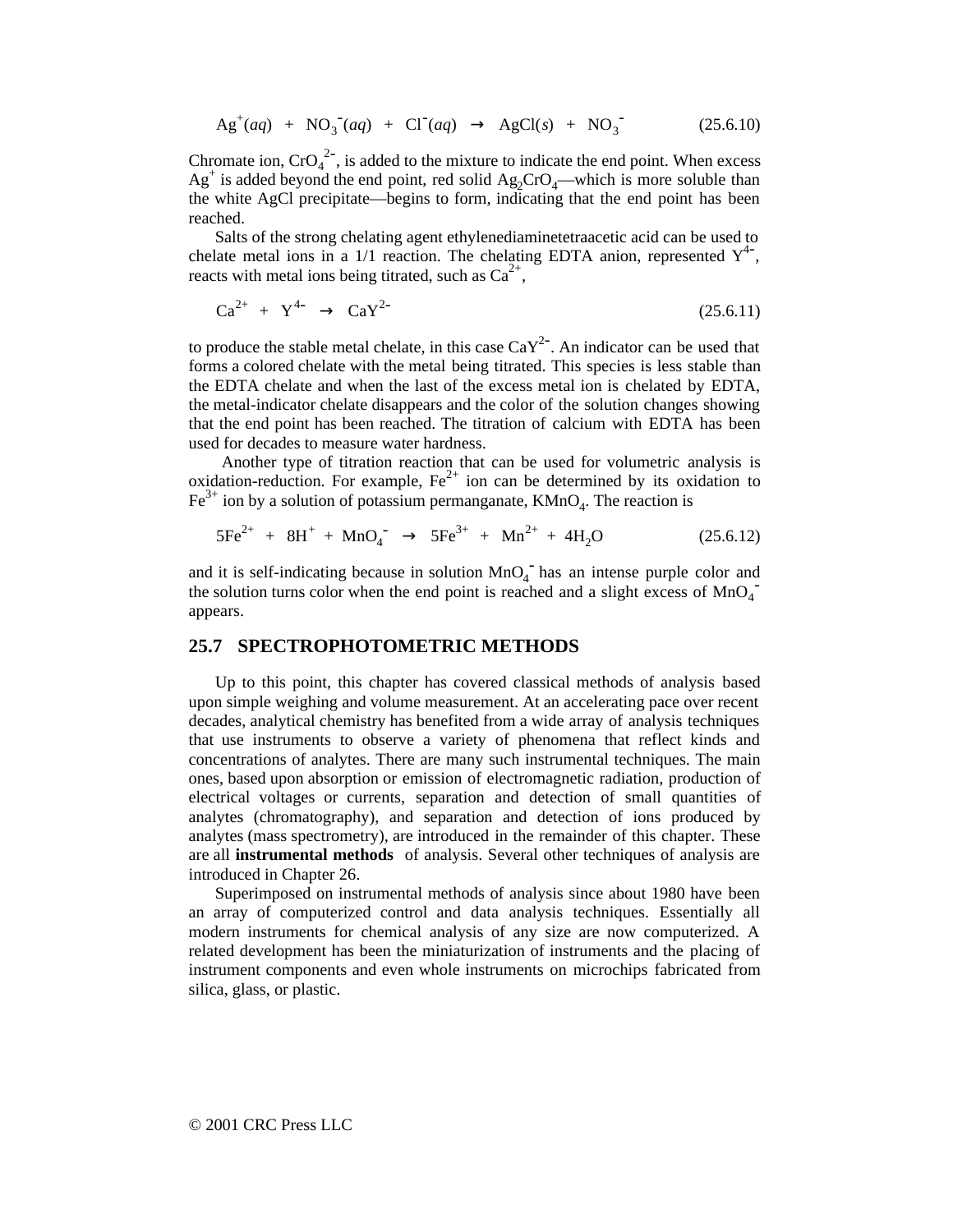#### **Absorption Spectrophotometry**

Absorption spectrophotometry of light-absorbing species in solution, historically called colorimetry when visible light is absorbed, is still used for the analysis of many water, and some air, pollutants. Basically, absorption spectrophotometry consists of measuring the percent transmittance (%T) of monochromatic light passing through a light-absorbing solution as compared with the amount passing through a blank solution containing everything in the medium but the sought-for constituent (100%). The absorbance (A) is defined as the following:

$$
A = \log \frac{100}{\%T}
$$
 (25.7.1)

The relationship between A and the concentration (C) of the absorbing substance is given by Beer's law:

$$
A = abC \tag{25.7.2}
$$

where a is the absorptivity, a wavelength-dependent parameter characteristic of the absorbing substance; b is the path length of the light through the absorbing solution; and C is the concentration of the absorbing substance. A linear relationship between A and C at constant path length indicates adherence to Beer's law. In many cases, analyses can be performed even when Beer's law is not obeyed, if a suitable calibration curve is prepared. A color-developing step usually is required in which the sought-for substance reacts to form a colored species, and in some cases a colored species is extracted into a nonaqueous solvent to provide a more intense color and a more concentrated solution.

#### **Atomic Absorption and Emission Analyses**

Atomic absorption analysis is commonly used for the determination of metals in environmental samples. This technique is based upon the absorption of monochromatic light by a cloud of atoms of the analyte metal. The monochromatic light can be produced by a source composed of the same atoms as those being analyzed. The source produces intense electromagnetic radiation with a wavelength exactly the same as that absorbed by the atoms, resulting in extremely high selectivity. The basic components of an atomic absorption instrument are shown i[n Figure](#page-14-0) 25.6. The key element is the hollow cathode lamp in which atoms of the analyte metal are energized such that they become electronically excited and emit radiation with a very narrow wavelength band characteristic of the metal. This radiation is guided by the appropriate optics through a flame into which the sample is aspirated. In the flame, most metallic compounds are decomposed, and the metal is reduced to the elemental state, forming a cloud of atoms. These atoms absorb a fraction of radiation in the flame. The fraction of radiation absorbed increases with the concentration of the sought-for element in the sample according to the Beer's law relationship (Eq. 25.7.2). The attenuated light beam next goes to a monochromator to eliminate extraneous light resulting from the flame, and then to a detector.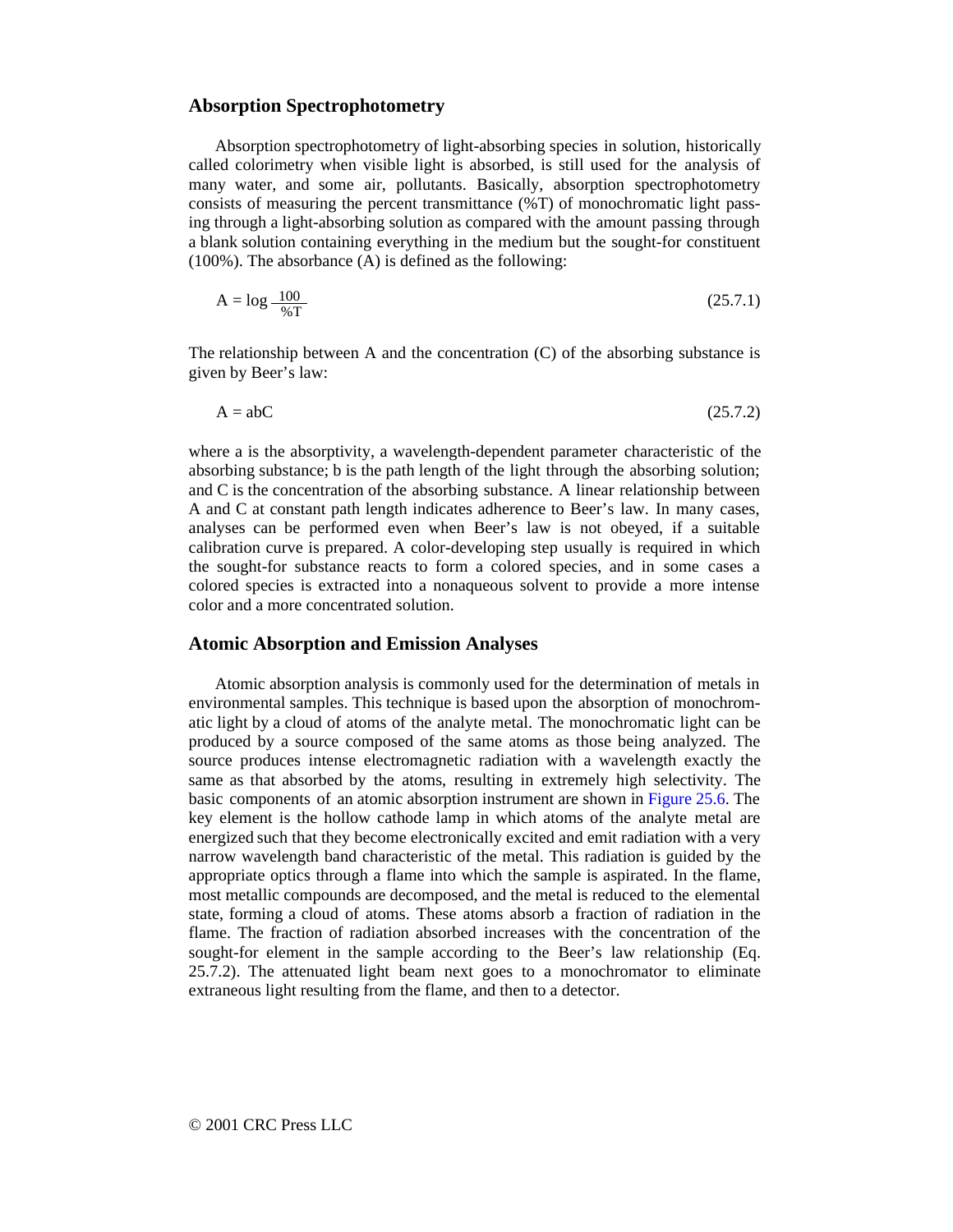<span id="page-14-0"></span>Atomizers other than a flame can be used. The most common of these is the graphite furnace, an electrothermal atomization device that consists of a hollow graphite cylinder placed so that the light beam passes through it. A small sample of up to 100 µL is inserted in the tube through a hole in the top. An electric current is passed through the tube to heat it—gently at first to dry the sample, then rapidly to vaporize and excite the metal analyte. The absorption of metal atoms in the hollow portion of the tube is measured and recorded as a spike-shaped signal. A diagram of a graphite furnace with a typical output signal is shown in [Figure](#page-15-0) 25.7. The major advantage of the graphite furnace is that it gives detection limits up to 1000 times lower than those of conventional flame devices.



Figure 25.6 The basic components of a flame atomic absorption spectrophotometer.

A special technique for the flameless atomic absorption analysis of mercury involves room-temperature reduction of mercury to the elemental state by tin(II) chloride in solution, followed by sweeping the mercury into an absorption cell with air. Nanogram  $(10^{-9}g)$  quantities of mercury can be determined by measuring mercury absorption at 253.7 nm.

#### **Atomic Emission Techniques**

Metals can be determined in water, atmospheric particulate matter, and biological samples very well by observing the spectral lines emitted when they are heated to a very high temperature. An especially useful atomic emission technique is inductively coupled plasma atomic emission spectroscopy (ICP/AES). The "f1ame" in which analyte atoms are excited in plasma emission consists of an incandescent plasma (ionized gas) of argon heated inductively by radiofrequency energy at 4–50 MHz and 2–5 kW [\(Figure](#page-15-0) 25.8). A stream of ionized argon absorbs the energy from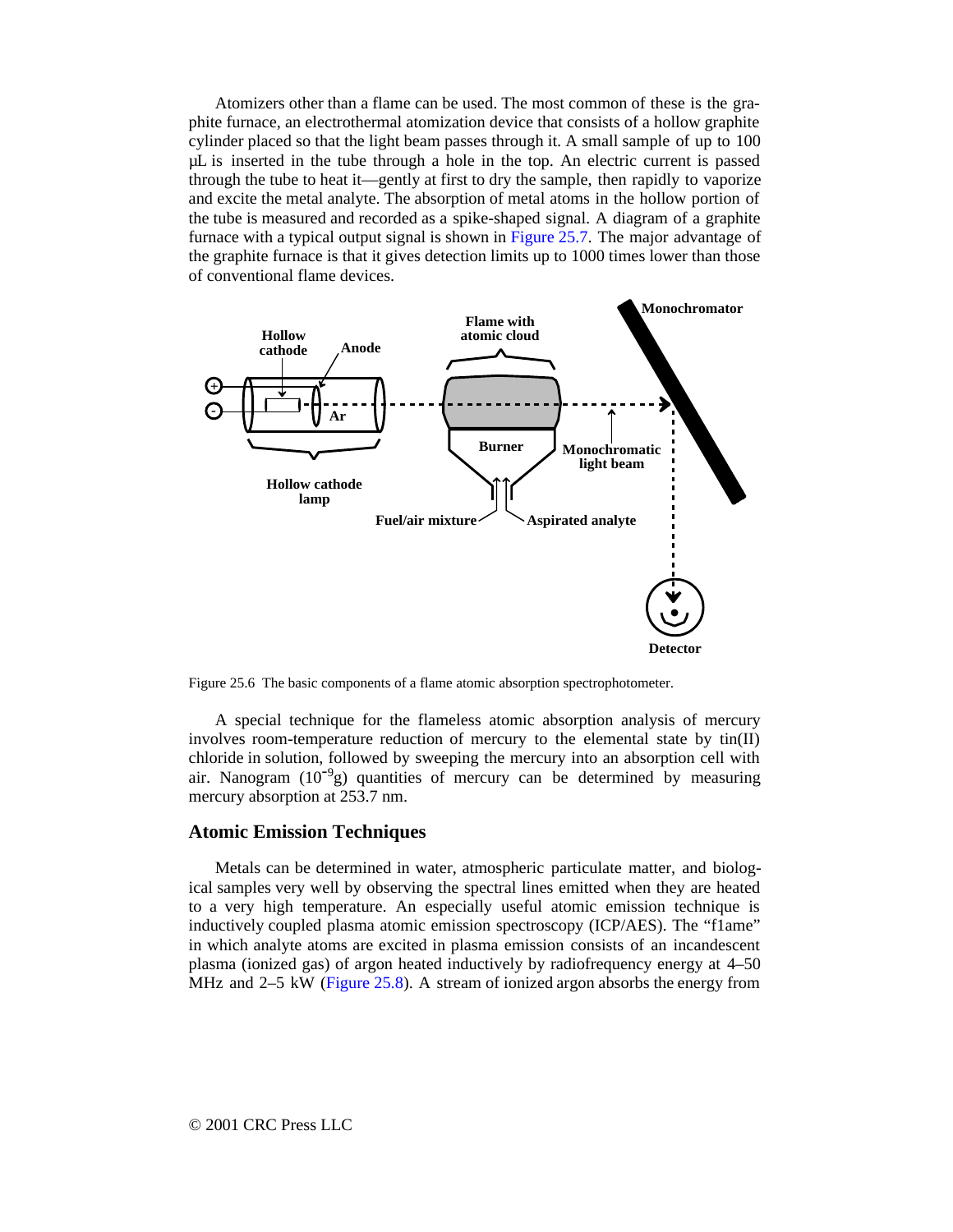<span id="page-15-0"></span>

Figure 25.7 Graphite furnace for atomic absorption analysis and typical output signal.



Figure 25.8 Schematic diagram showing inductively coupled plasma used for optical emission spectroscopy.

an induction coil, producing temperatures up to 10,000 K. The sample atoms are subjected to temperatures around 7000 K, twice those of the hottest conventional flames (for example, nitrous oxide-acetylene operates at 3200 K). Since emission of light increases exponentially with temperature, lower detection limits are obtained. Furthermore, the technique enables emission analysis of some of the environmentally important metalloids such as arsenic, boron, and selenium. Interfering chemical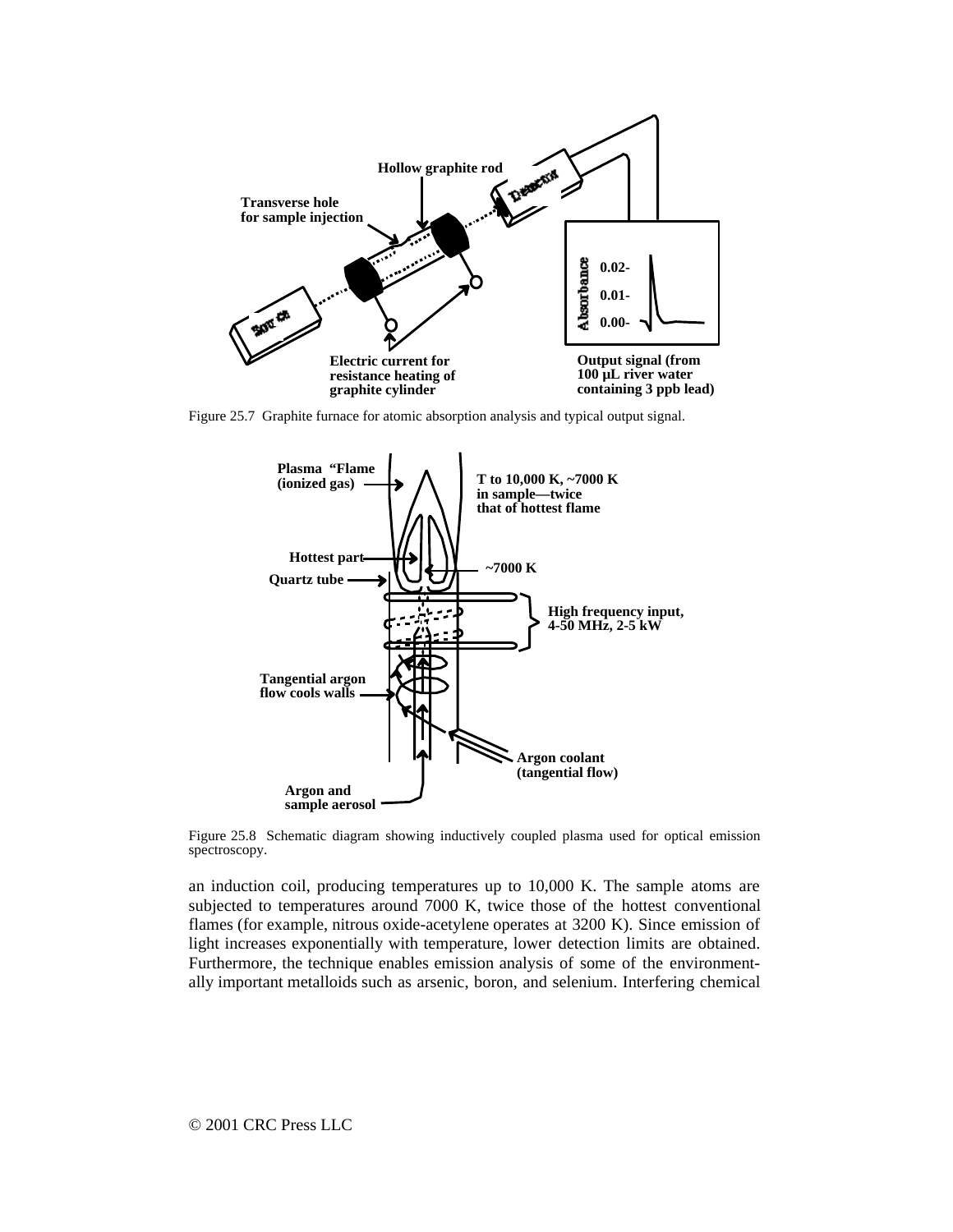reactions and interactions in the plasma are minimized as compared with flames. Of greatest significance, however, is the capability of analyzing as many as 30 elements simultaneously, enabling a true multielement analysis technique. Plasma atomization combined with mass spectrometric measurement of analyte elements is a relatively new technique that is an especially powerful means for multielement analysis.

#### **25.8 ELECTROCHEMICAL METHODS OF ANALYSIS**

Several useful techniques for water analysis utilize electrochemical sensors. These techniques can be potentiometric, voltammetric, or amperometric. Potentiometry is based upon the general principle that the relationship between the potential of a measuring electrode and that of a reference electrode is a function of the log of the activity of an ion in solution. For a measuring electrode responding selectively to a particular ion, this relationship is given by the Nernst equation,

$$
E = E^{o} + \frac{2.303RT}{zF} \log(a_2)
$$
 (25.8.1)

where E is the measured potential;  $E^{\circ}$  is the standard electrode potential; R is the gas constant; T is the absolute temperature; z is the signed charge (+ for cations, - for anions);  $F$  is the Faraday constant; and a is the activity of the ion being measured. At a given temperature, the quantity 2.303RT/*F* has a constant value; at  $25^{\circ}$ C it is 0.0592 volt (59.2 mv). At constant ionic strength, the activity, a, is directly proportional to concentration, and the Nernst equation can be written as the following for electrodes responding to  $Cd^{2+}$  and  $F^-$ , respectively:

$$
E (in mv) = Eo + \frac{59.2}{2} log [Cd2+] \qquad (25.8.2)
$$

$$
E = E^{o} - 59.2 \log [F^{T}]
$$
 (25.8.3)

Electrodes that respond more or less selectively to various ions are called **ionselective electrodes**. Generally, the potential-developing component is a membrane of some kind that allows for selective exchange of the sought-for ion. The glass electrode used for the measurement of hydrogen-ion activity and pH is the oldest and most widely used ion-selective electrode. The potential is developed at a glass membrane that selectively exchanges hydrogen ion in preference to other cations, giving a Nernstian response to hydrogen ion activity,  $a_{H^+}$ :

$$
E = E^{o} + 59.2 \log(a_{H^{+}})
$$
 (25.8.4)

Of the ion-selective electrodes other than glass electrodes, the fluoride electrode is the most successful. It is well-behaved, relatively free of interferences, and has an adequately low detection limit and a long range of linear response. Like all ionselective electrodes, its electrical output is in the form of a potential signal that is proportional to log of concentration. A small error in E leads to a variation in log of concentration, which leads to relatively high concentration errors.

Voltammetric techniques, the measurement of current resulting from potential applied to a microelectrode, have found some applications in water analysis. One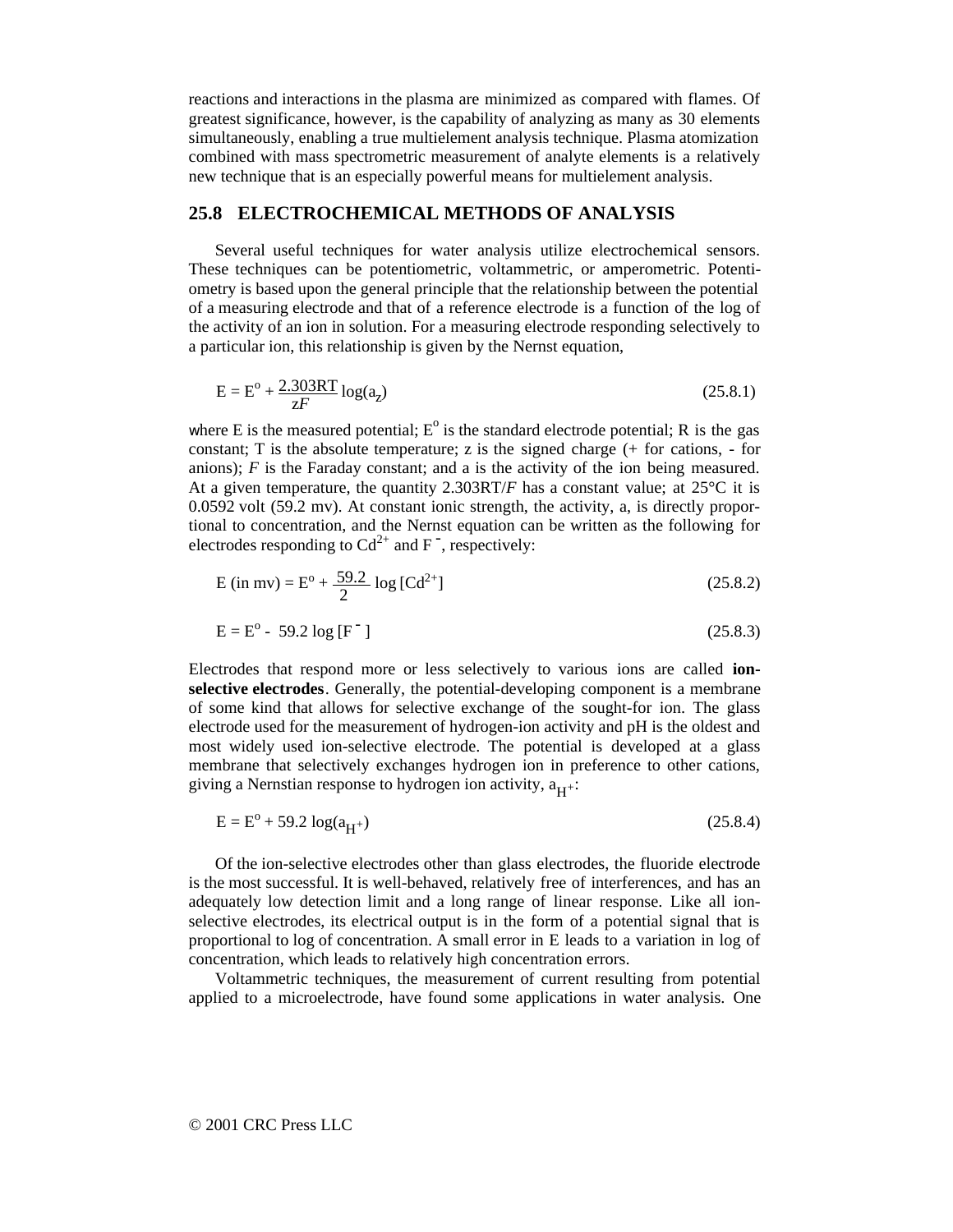such technique is differential-pulse polarography, in which the potential is applied to the microelectrode in the form of small pulses superimposed on a linearly increasing potential. The current is read near the end of the voltage pulse and compared with the current just before the pulse was applied. It has the advantage of minimizing the capacitive current from charging the microelectrode surface, which sometimes obscures the current due to the reduction or oxidation of the species being analyzed. Anodic-stripping voltammetry involves deposition of metals on an electrode surface over a period of several minutes followed by stripping them off very rapidly using a linear anodic sweep. The electrodeposition concentrates the metals on the electrode surface, and increased sensitivity results. An even better technique is to strip the metals off using a differential pulse signal. A differential-pulse anodic-stripping voltammogram of copper, lead, cadmium, and zinc in tap water is shown in Figure 25.9.



Figure 25.9 Differential-pulse anodic-stripping voltammogram of tap water at a mercury-plated, wax-impregnated graphite electrode.

#### **25.9 CHROMATOGRAPHY**

First described in the literature in the early 1950s, gas chromatography has played an essential role in the analysis of organic materials. Gas chromatography is both a qualitative and quantitative technique; for some analytical applications of environmental importance, it is remarkably sensitive and selective. Gas chromatography is based upon the principle that when a mixture of volatile materials transported by a carrier gas is passed through a column containing an adsorbent solid phase or, more commonly, an absorbing liquid phase coated on a solid material, each volatile component will be partitioned between the carrier gas and the solid or liquid. The length of time required for the volatile component to traverse the column is proportional to the degree to which it is retained by the nongaseous phase. Since different components may be retained to different degrees, they will emerge from the end of the column at different times. If a suitable detector is available, the time at which the component emerges from the column and the quantity of the component are both measured. A recorder trace of the detector response appears as peaks of different sizes, depending upon the quantity of material producing the detector response. Both quantitative and (within limits) qualitative analyses of the sought-for substances are obtained.

The essential features of a gas chromatograph are shown schematically in [Figure](#page-18-0) [25.10. T](#page-18-0)he carrier gas generally is argon, helium, hydrogen, or nitrogen. The sample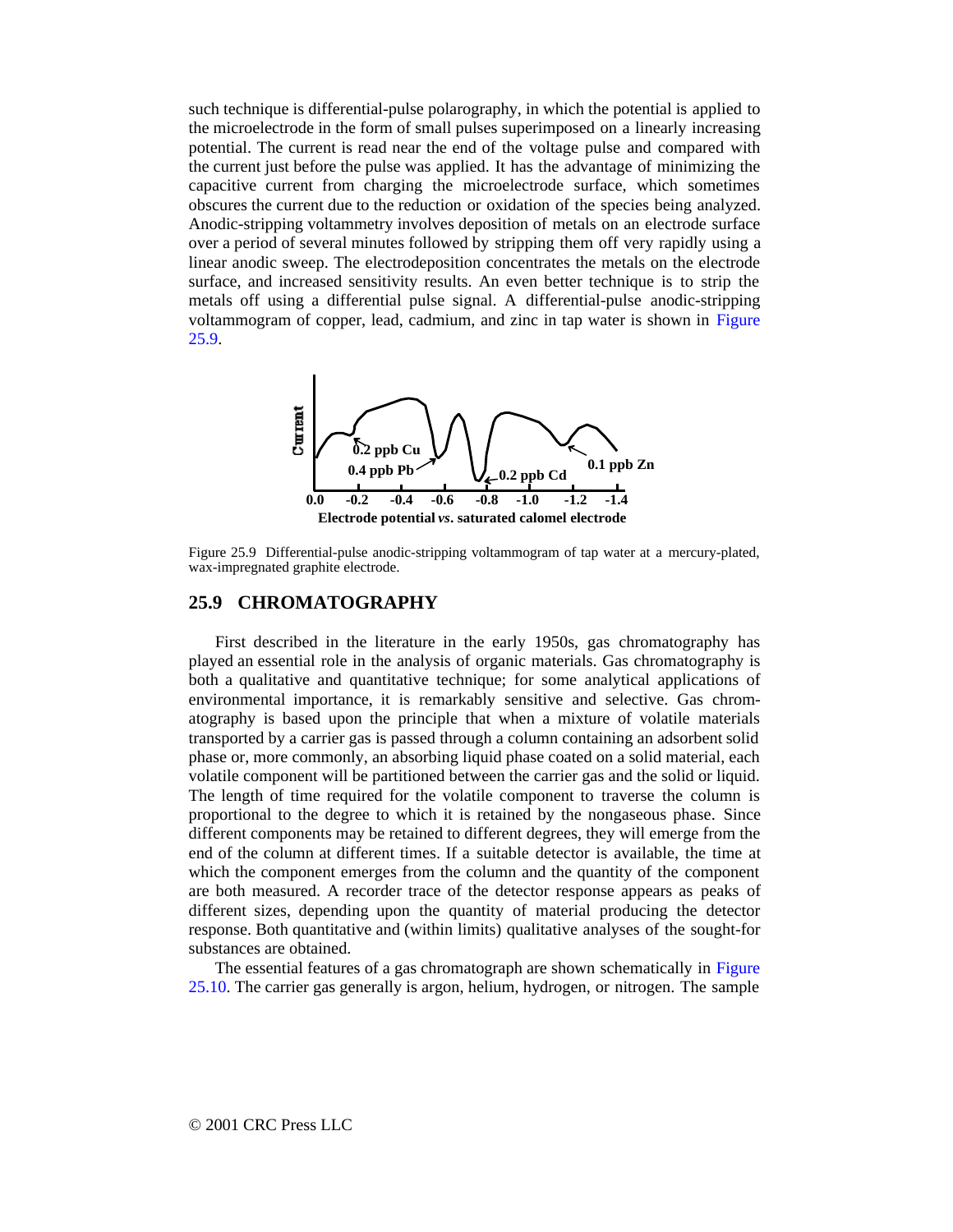<span id="page-18-0"></span>is injected as a single compact plug into the carrier gas stream immediately ahead of the column entrance. If the sample is liquid, the injection chamber is heated to vaporize the liquid rapidly. The separation column may consist of a metal or glass tube packed with an inert solid of high surface area covered with a liquid phase, or it may consist of an active solid, which enables the separation to occur. More commonly, capillary columns are now employed that consist of very small-diameter, very long tubes in which the liquid phase is coated on the inside of the column.



Figure 25.10 Schematic diagram of the essential features of a gas chromatograph.

The component that primarily determines the sensitivity of gas chromatographic analysis and, for some classes of compounds, the selectivity as well, is the detector. One such device is the thermal conductivity detector, which responds to changes in the thermal conductivity of gases passing over it. The electron-capture detector, which is especially useful for halogenated hydrocarbons and phosphorus compounds, operates through the capture of electrons emitted by a beta-particle source. The flame-ionization gas chromatographic detector is very sensitive for the detection of organic compounds. It is based upon the phenomenon by which organic compounds form highly conducting fragments, such as  $C^+$ , in a flame. Application of a potential gradient across the flame results in a small current that can be readily measured. The mass spectrometer, described in Section 25.10, can be used as a detector for a gas chromatograph. A combined gas chromatograph/mass spectrometer (GC/MS) instrument is an especially powerful analytical tool for organic compounds.

Gas chromatographic analysis requires that a compound exhibit at least a few mm of vapor pressure at the highest temperature at which it is stable. In many cases, organic compounds that cannot be passed through a chromatographic column directly can be converted to derivatives that are amenable to gas chromatographic analysis. It is seldom possible to analyze organic compounds in water by direct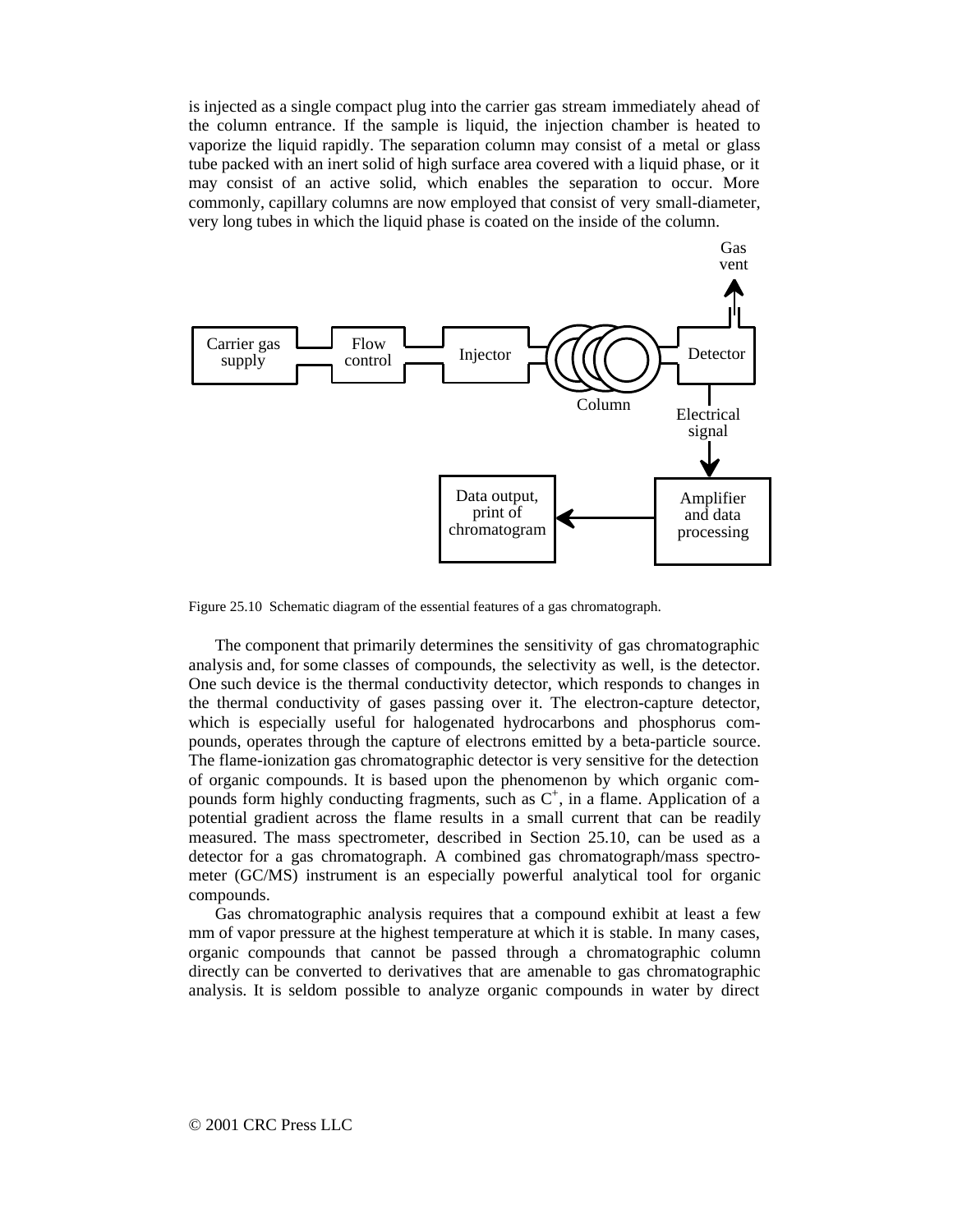injection of the water into the gas chromatograph; higher concentration is usually required. Two techniques commonly employed to remove volatile compounds from water and concentrate them are (1) extraction with solvents and (2) purging volatile compounds with a gas, such as helium; concentrating the purged gases on a short column; and driving them off by heat into the chromatograph.

#### **High-Performance Liquid Chromatography**

A liquid mobile phase used with very small column-packing particles enables high-resolution chromatographic separation of materials in the liquid phase. Very high pressures up to several thousand psi are required to get a reasonable flow rate in such systems. Analysis using such devices is called **high**-**performance liquid chromatography** (HPLC) and offers an enormous advantage in that the materials analyzed need not be changed to the vapor phase, a step that often requires preparation of a volatile derivative or results in decomposition of the sample. The basic features of a high-performance liquid chromatograph are the same as those of a gas chromatograph, shown i[n Figure](#page-18-0) 25.10, except that a solvent reservoir and highpressure pump are substituted for the carrier gas source and regulator. A hypothetical HPLC chromatogram is shown in Figure 25.11. Refractive index and ultraviolet detectors are both used for the detection of peaks coming from the liquid chromatograph column. Fluorescence detection can be especially sensitive for some classes of compounds. Mass spectrometric detection of HPLC effluents has led to the development of LC/MS analysis. Somewhat difficult in practice, this technique can be a powerful tool for the determination of analytes that cannot be subjected to gas chromatography. High-performance liquid chromatography has emerged as a very useful technique for the analysis of a number of water pollutants.



Figure 25.11 Hypothetical HPLC chromatogram.

#### **25.10 MASS SPECTROMETRY**

Mass spectrometry is particularly useful for the identification of specific organic pollutants. It depends upon the production of ions by an electrical discharge or chemical process, followed by separation based on the charge-to-mass ratio and measurement of the ions produced. The output of a mass spectrometer is a mass spectrum, such as the one shown in Figure [25.12. A](#page-20-0) mass spectrum is characteristic of a compound and serves to identify it. Computerized data banks for mass spectra have been established and are stored in computers interfaced with mass spectrometers. Identification of a mass spectrum depends upon the purity of the compound from which the spectrum is taken. Prior separation by gas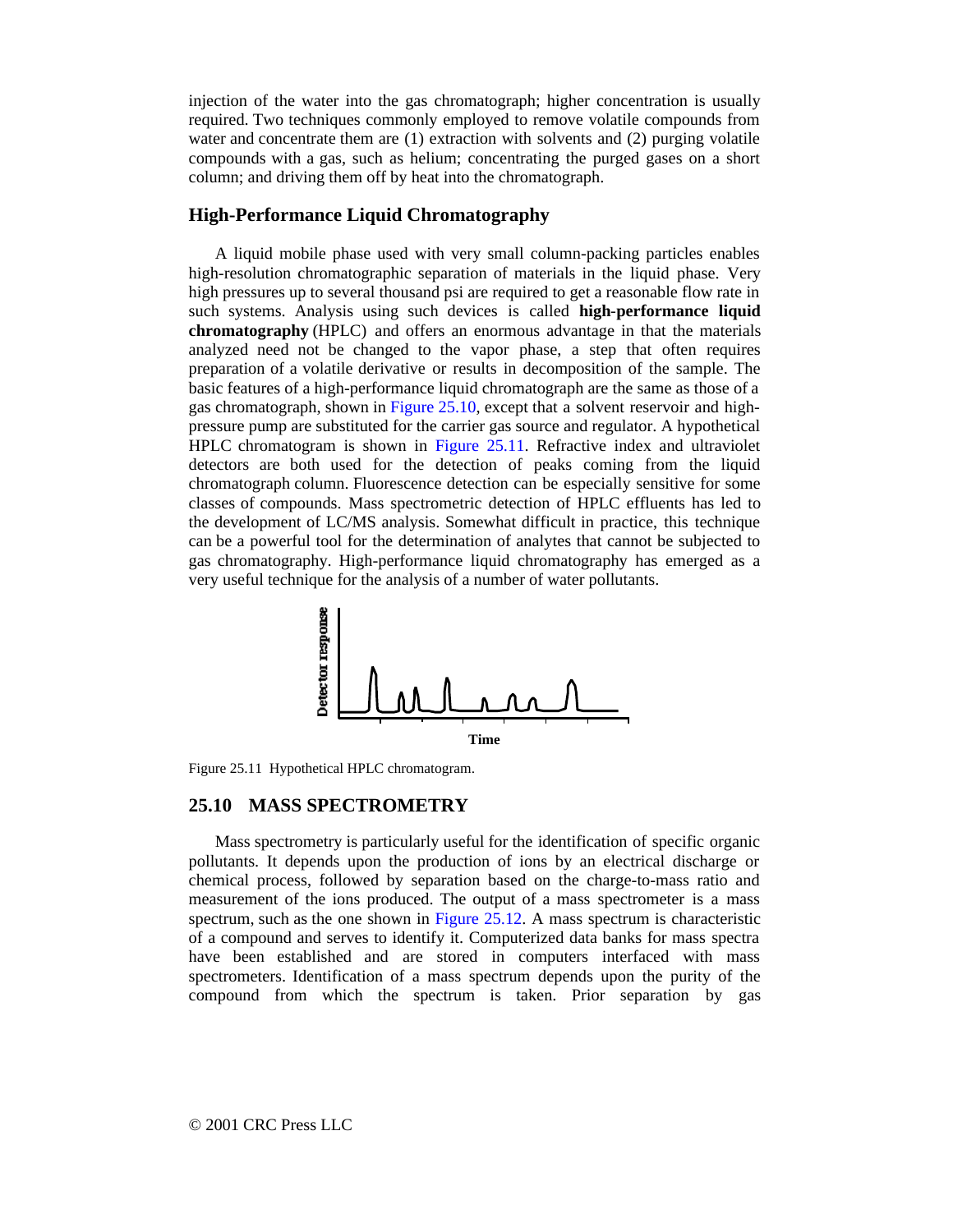<span id="page-20-0"></span>chromatography with continual sampling of the column effluent by a mass spectrometer, commonly called gas chromatography-mass spectrometry (GC/MS), is particularly effective in the analysis of organic pollutants.



Figure 25.12 Partial mass spectrum of the herbicide 2,4-dichlorophenoxyacetic acid (2,4-D), a common water pollutant.

#### **25.11 AUTOMATED ANALYSES**

Huge numbers of analyses must often be performed to get meaningful results and for reasons of economics. This has resulted in the development of a number of automated procedures in which traditional "wet chemical" methods of analysis have been adopted to automated procedures. With such procedures, the samples are introduced through a sampler and the analyses performed and results posted without manual manipulation of reagents and apparatus. Such procedures have been developed and instruments marketed for the determination of a number of analytes. In water, automated analyses have been developed from wet chemical procedures for alkalinity, sulfate, ammonia, nitrate/nitrite, and metals. The somewhat cumbersome West-Gaeke determination of sulfur dioxide in air has been adapted to automated analyzers. Colorimetric procedures are popular for such automated analytical instruments, using simple, rugged colorimeters for absorbance measurements.

Figure [25.13](#page-21-0) shows an automated analytical system for the determination of water alkalinity. The reagents and sample liquids are transported through the analyzer by a peristaltic pump. This relatively simple device consists basically of rollers moving over flexible tubing, which "squeezes" solutions through the tubing. By using different sizes of tubing and varying the speed of the rollers, the flow rates of the reagents are proportioned. Air bubbles are introduced into the liquid stream to aid mixing and to separate one sample from another. Mixing of the sample and various reagents is accomplished in mixing coils. Since many color-developing reactions are not rapid, a delay coil is provided that allows the color to develop before reaching the colorimeter. Bubbles are removed from the liquid stream by a debubbler pror to introduction into the flowcell for colorimetric analysis.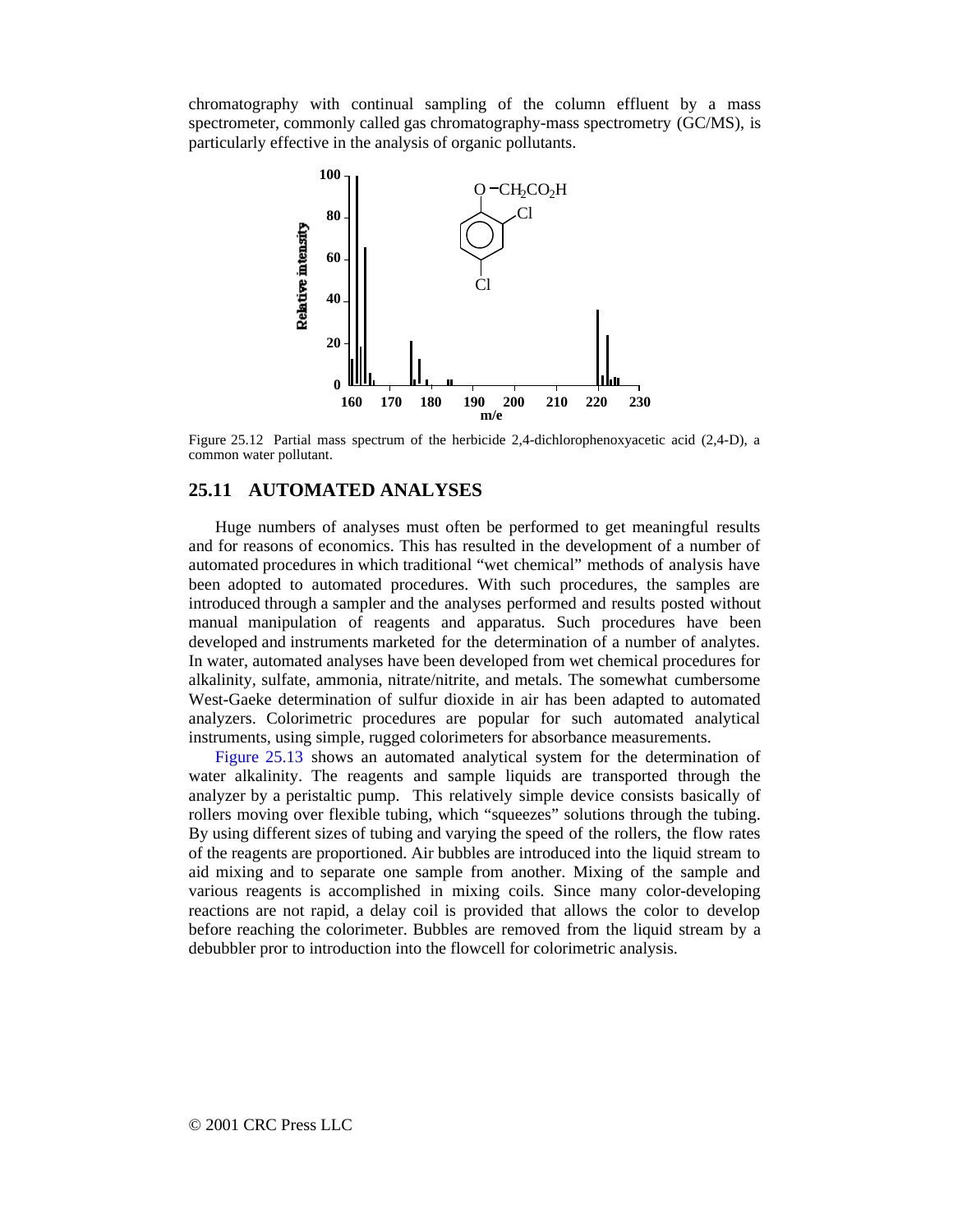<span id="page-21-0"></span>

Figure 25.13 Automated analyzer system for the determination of total alkalinity in water. Addition of a water sample to a methyl orange solution buffered to pH 3.1 causes a loss of color in proportion to the alkalinity in the sample.

#### **25.12 IMMUNOASSAY SCREENING**

**Immunoassay** has emerged as a useful technique for screening samples, such as hazardous-waste residues, for specific kinds of pollutants. Commercial immunoassay techniques have been developed that permit very rapid analyses of large numbers of samples. A variety of immunoassay techniques have been developed. These techniques all use biologically produced antibodies that bind specifically to analytes or classes of analytes. This binding is combined with chemical processes that enable detection through a signal-producing species (reporter reagent) such as enzymes, chromophores, fluorophores, and luminescent compounds. The reporter reagent binds with the antibody. When an analyte is added to the antibody to displace the reagent, the concentration of displaced reagent is proportional to the level of analyte displacing it from the antibody. Detection of the displaced reporter reagent enables quantification of the analyte.

Immunoassay techniques are divided into the two major categories of heterogeneous and homogeneous; the former requires a separation (washing) step, whereas the latter does not require such a step. Typically, when heterogeneous procedures are used, the antibody is immobilized on a solid support on the inner surface of a disposable test tube. The sample is contacted with the antibody displacing reporter reagent, which is removed by washing. The amount of reagent displaced, commonly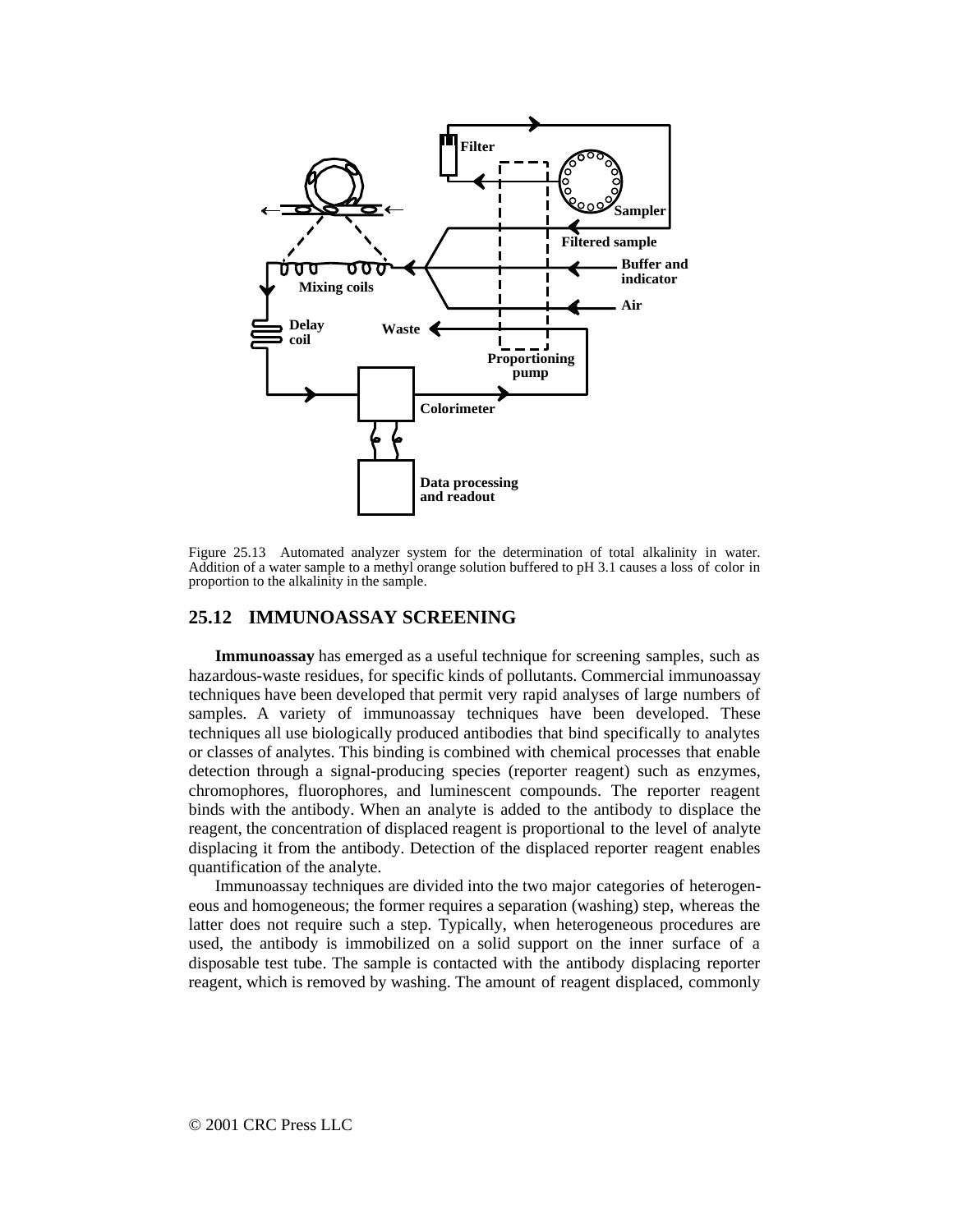measured spectrophotometrically, is proportional to the amount of analyte added. Very widely used enzyme immunoassays make use of reporter reagent molecules bound with enzymes, and kits are available for enzyme-linked immunosorbent assays (ELISA) of a number of organic species likely to be found in hazardous wastes.

Immunoassay techniques have been approved for the determination of numerous analytes commonly found in hazardous wastes. Where the EPA method numbers are given in parentheses, these include pentachlorophenol (4010), 2,4-dichlorophenoxyacetic acid (4015), polychlorinated biphenyls (4020), petroleum hydrocarbons (4030), polycyclic aromatic hydrocarbons (4035), toxaphene (4040), chlordane (4041), DDT (4042), TNT explosives in soil (4050), and hexahydro-1,3,5-trinitro-1,3,5-triazine (RDX) in soil (4051). Enzyme-linked immunosorbent assays have been reported for monitoring pentachlorophenol, BTEX (benzene, toluene, ethylbenzene, and *o*-, *m*-, and *p*-xylene) in industrial effluents.

#### **CHAPTER SUMMARY**

*The chapter summary below is presented in a programmed format to review the main points covered in this chapter. It is used most effectively by filling in the blanks, referring back to the chapter as necessary. The correct answers are given at the end of the summary*.

| In performing chemical analysis, $a1$                                                 | is performed           |  |  |
|---------------------------------------------------------------------------------------|------------------------|--|--|
| to determine what is in a sample. The amount, concentration, composition, or          |                        |  |  |
| percent of a substance present is determined by $2^2$<br>. The                        |                        |  |  |
| major steps involved in the chemical analysis process are $3$                         |                        |  |  |
|                                                                                       |                        |  |  |
|                                                                                       |                        |  |  |
| The first step in the analytical process is to obtain $4$                             |                        |  |  |
| Sample processing is performed to $5$                                                 |                        |  |  |
|                                                                                       | . Based upon whether a |  |  |
| sample is retained essentially in its original form, chemical analyses can be divided |                        |  |  |
| into the two categories of <sup>6</sup>                                               | . After sample         |  |  |
| processing, it is often necessary to eliminate $^7$                                   | . The substance        |  |  |
| that is measured in a chemical analysis is the $8$                                    | , the specific         |  |  |
| measurement of this substance is referred to as a <sup>9</sup>                        | , whereas the          |  |  |
| total process to which the sample is subjected is called <sup>10</sup>                | . Both                 |  |  |

qualitative and quantitative analysis are divided between  $\frac{11}{1}$ methods involving primarily chemical reactions and simple measurements of mass and volume and <sup>12</sup> that use instruments of varying degress of complexity and sophistication to measure quantities of analyte. Classical methods are often <sup>13</sup> procedures using reagents in solution and reactions of dissolved analyte. The actual measurements involved in a chemical analysis can be divided into the two major categories of  $14$ 

 . The degree to which numbers in a group of analytical results are in agreement with each other is the <sup>15</sup> of the group of numbers, a lack of which may indicate the presence of  $16$  .  $\frac{17}{1}$ errors vary randomly in direction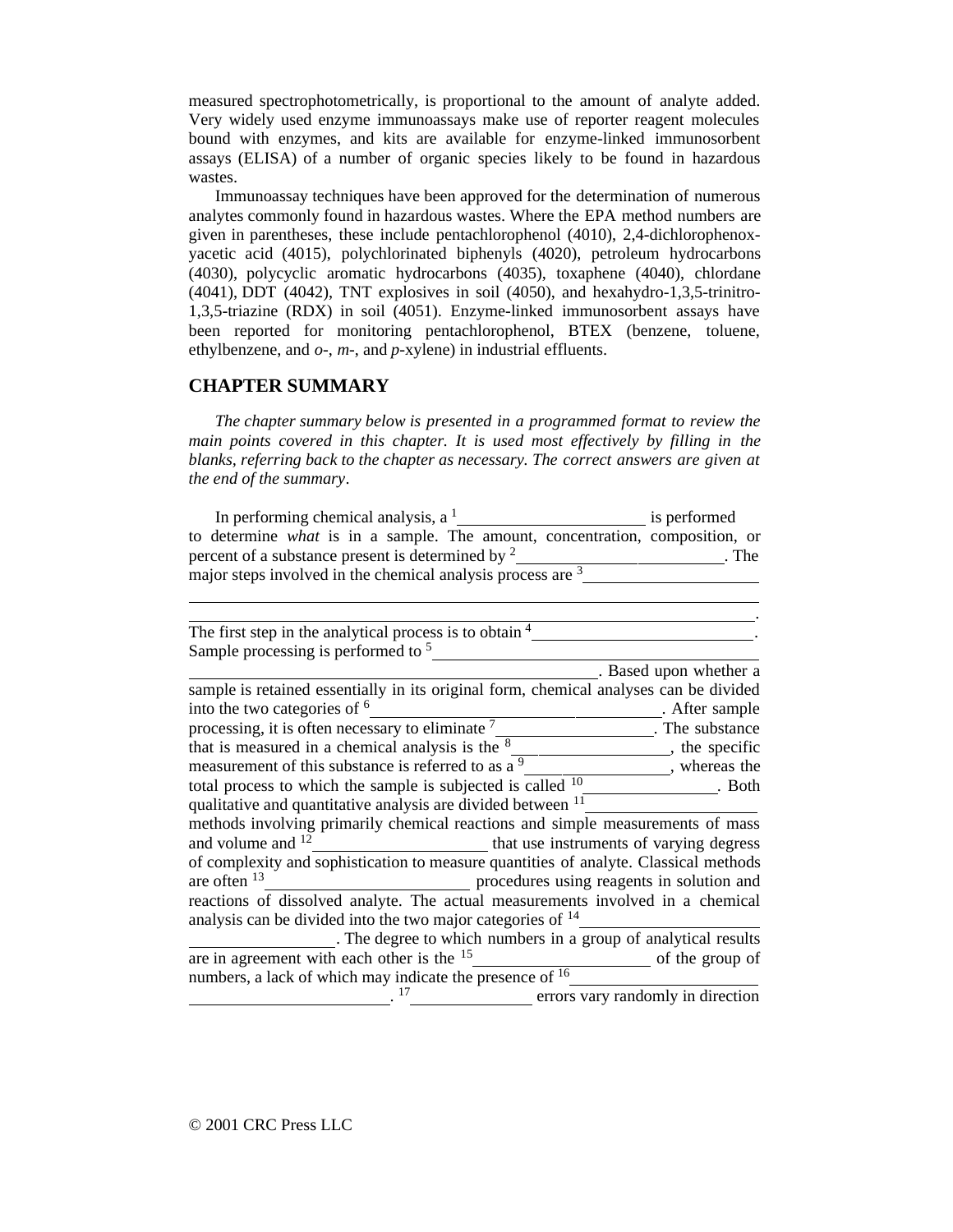and magnitude and are from sources that <sup>18</sup> .

| 19                                                                                | errors always have a definite cause and are in the same                                                                                                                                                                                                                                                                                                                                                                                                                                                                                    |  |  |  |
|-----------------------------------------------------------------------------------|--------------------------------------------------------------------------------------------------------------------------------------------------------------------------------------------------------------------------------------------------------------------------------------------------------------------------------------------------------------------------------------------------------------------------------------------------------------------------------------------------------------------------------------------|--|--|--|
|                                                                                   | direction. The extent to which the data or the average value of a set of data agree                                                                                                                                                                                                                                                                                                                                                                                                                                                        |  |  |  |
| with the true value being determined is the $20$<br>of the data. Since a          |                                                                                                                                                                                                                                                                                                                                                                                                                                                                                                                                            |  |  |  |
| buret can be read to 0.01 mL, a volume of 36.27 mL read from a buret implies that |                                                                                                                                                                                                                                                                                                                                                                                                                                                                                                                                            |  |  |  |
|                                                                                   | the volume is between $21$ and $22$ mL. Dividing the absolute uncertainty of                                                                                                                                                                                                                                                                                                                                                                                                                                                               |  |  |  |
|                                                                                   | a number by the value being expressed gives the $^{23}$<br>$\overline{\phantom{a}}$ $\overline{\phantom{a}}$ $\overline{\phantom{a}}$ $\overline{\phantom{a}}$ $\overline{\phantom{a}}$ $\overline{\phantom{a}}$ $\overline{\phantom{a}}$ $\overline{\phantom{a}}$ $\overline{\phantom{a}}$ $\overline{\phantom{a}}$ $\overline{\phantom{a}}$ $\overline{\phantom{a}}$ $\overline{\phantom{a}}$ $\overline{\phantom{a}}$ $\overline{\phantom{a}}$ $\overline{\phantom{a}}$ $\overline{\phantom{a}}$ $\overline{\phantom{a}}$ $\overline{\$ |  |  |  |
|                                                                                   | conceptually simple means of quantitative analysis that consists of weighing                                                                                                                                                                                                                                                                                                                                                                                                                                                               |  |  |  |
|                                                                                   | samples, analytes and products of analytes is $24$<br>A precipitate                                                                                                                                                                                                                                                                                                                                                                                                                                                                        |  |  |  |
|                                                                                   | is often collected for weighing in a $25$<br>The organic                                                                                                                                                                                                                                                                                                                                                                                                                                                                                   |  |  |  |
|                                                                                   | compound 8-hydroxyquinoline is useful as $^{26}$<br>in                                                                                                                                                                                                                                                                                                                                                                                                                                                                                     |  |  |  |
|                                                                                   | the gravimetric analysis of metals. Other than gravimetric analysis, the other major                                                                                                                                                                                                                                                                                                                                                                                                                                                       |  |  |  |
|                                                                                   |                                                                                                                                                                                                                                                                                                                                                                                                                                                                                                                                            |  |  |  |
|                                                                                   | type of classical "wet chemical" analysis technique is $27$<br>which                                                                                                                                                                                                                                                                                                                                                                                                                                                                       |  |  |  |
| consists of $^{28}$                                                               |                                                                                                                                                                                                                                                                                                                                                                                                                                                                                                                                            |  |  |  |
|                                                                                   | . The major aspects of this analytical procedure are $29$                                                                                                                                                                                                                                                                                                                                                                                                                                                                                  |  |  |  |
|                                                                                   |                                                                                                                                                                                                                                                                                                                                                                                                                                                                                                                                            |  |  |  |
|                                                                                   |                                                                                                                                                                                                                                                                                                                                                                                                                                                                                                                                            |  |  |  |
|                                                                                   |                                                                                                                                                                                                                                                                                                                                                                                                                                                                                                                                            |  |  |  |
|                                                                                   |                                                                                                                                                                                                                                                                                                                                                                                                                                                                                                                                            |  |  |  |
|                                                                                   | For the titration of an acid with a standard base, a plot of pH versus volume of added                                                                                                                                                                                                                                                                                                                                                                                                                                                     |  |  |  |
| base titrant is a $30$                                                            |                                                                                                                                                                                                                                                                                                                                                                                                                                                                                                                                            |  |  |  |
|                                                                                   | solution of an acid with one ionizable H per formula unit reacts with a base with one                                                                                                                                                                                                                                                                                                                                                                                                                                                      |  |  |  |
|                                                                                   | hydroxide per formula unit contained in a specified volume of base solution, the                                                                                                                                                                                                                                                                                                                                                                                                                                                           |  |  |  |
|                                                                                   | basic stoichiometric equation used that applies is $31$                                                                                                                                                                                                                                                                                                                                                                                                                                                                                    |  |  |  |
|                                                                                   | . Other than acid-base                                                                                                                                                                                                                                                                                                                                                                                                                                                                                                                     |  |  |  |
|                                                                                   | reactions, titration reactions include <sup>32</sup>                                                                                                                                                                                                                                                                                                                                                                                                                                                                                       |  |  |  |
|                                                                                   | reactions. When titration with standard HCl is used to determine the                                                                                                                                                                                                                                                                                                                                                                                                                                                                       |  |  |  |
|                                                                                   | mass of NaOH in a solid sample containing inert material along with the HCl, the                                                                                                                                                                                                                                                                                                                                                                                                                                                           |  |  |  |
|                                                                                   | equation used for the calculation is $^{33}$                                                                                                                                                                                                                                                                                                                                                                                                                                                                                               |  |  |  |
|                                                                                   | In terms of percent transmittance in absorption spectrometry, absorbance, A, is given                                                                                                                                                                                                                                                                                                                                                                                                                                                      |  |  |  |
| by the equation $34$                                                              | The relationship between the                                                                                                                                                                                                                                                                                                                                                                                                                                                                                                               |  |  |  |
|                                                                                   | absorbance and the concentration of absorbing substance is called $35$                                                                                                                                                                                                                                                                                                                                                                                                                                                                     |  |  |  |
|                                                                                   | expressed mathematically as $36$ The principle of atomic absorption                                                                                                                                                                                                                                                                                                                                                                                                                                                                        |  |  |  |
| analysis is the $37$                                                              | by a $38$                                                                                                                                                                                                                                                                                                                                                                                                                                                                                                                                  |  |  |  |
|                                                                                   | Often much lower detection limits can be determined by atomic absorption by using                                                                                                                                                                                                                                                                                                                                                                                                                                                          |  |  |  |
| a device known as a <sup>39</sup>                                                 | A special technique of                                                                                                                                                                                                                                                                                                                                                                                                                                                                                                                     |  |  |  |
|                                                                                   | flameless atomic absorption analysis uses a cloud of "cold" atoms for the determina-                                                                                                                                                                                                                                                                                                                                                                                                                                                       |  |  |  |
| tion of the metal $40$                                                            |                                                                                                                                                                                                                                                                                                                                                                                                                                                                                                                                            |  |  |  |
|                                                                                   | elemental analysis that uses a particularly hot "flame" is <sup>41</sup>                                                                                                                                                                                                                                                                                                                                                                                                                                                                   |  |  |  |
|                                                                                   |                                                                                                                                                                                                                                                                                                                                                                                                                                                                                                                                            |  |  |  |
|                                                                                   | Electrochemical methods of analysis may belong to the categories of <sup>42</sup>                                                                                                                                                                                                                                                                                                                                                                                                                                                          |  |  |  |
|                                                                                   | . Ion-selective electrodes                                                                                                                                                                                                                                                                                                                                                                                                                                                                                                                 |  |  |  |
| produce an electrical 43                                                          | in response to various kinds of                                                                                                                                                                                                                                                                                                                                                                                                                                                                                                            |  |  |  |
|                                                                                   | ions. Gas chromatography is based upon the principle that when a mixture of volatile                                                                                                                                                                                                                                                                                                                                                                                                                                                       |  |  |  |
|                                                                                   | materials transported by a carrier gas is passed through a <sup>44</sup>                                                                                                                                                                                                                                                                                                                                                                                                                                                                   |  |  |  |
|                                                                                   |                                                                                                                                                                                                                                                                                                                                                                                                                                                                                                                                            |  |  |  |

that has the ability to retain analytes to varying degrees, different analytes come out at  $45$  and appear as  $46$  on a recorder trace. The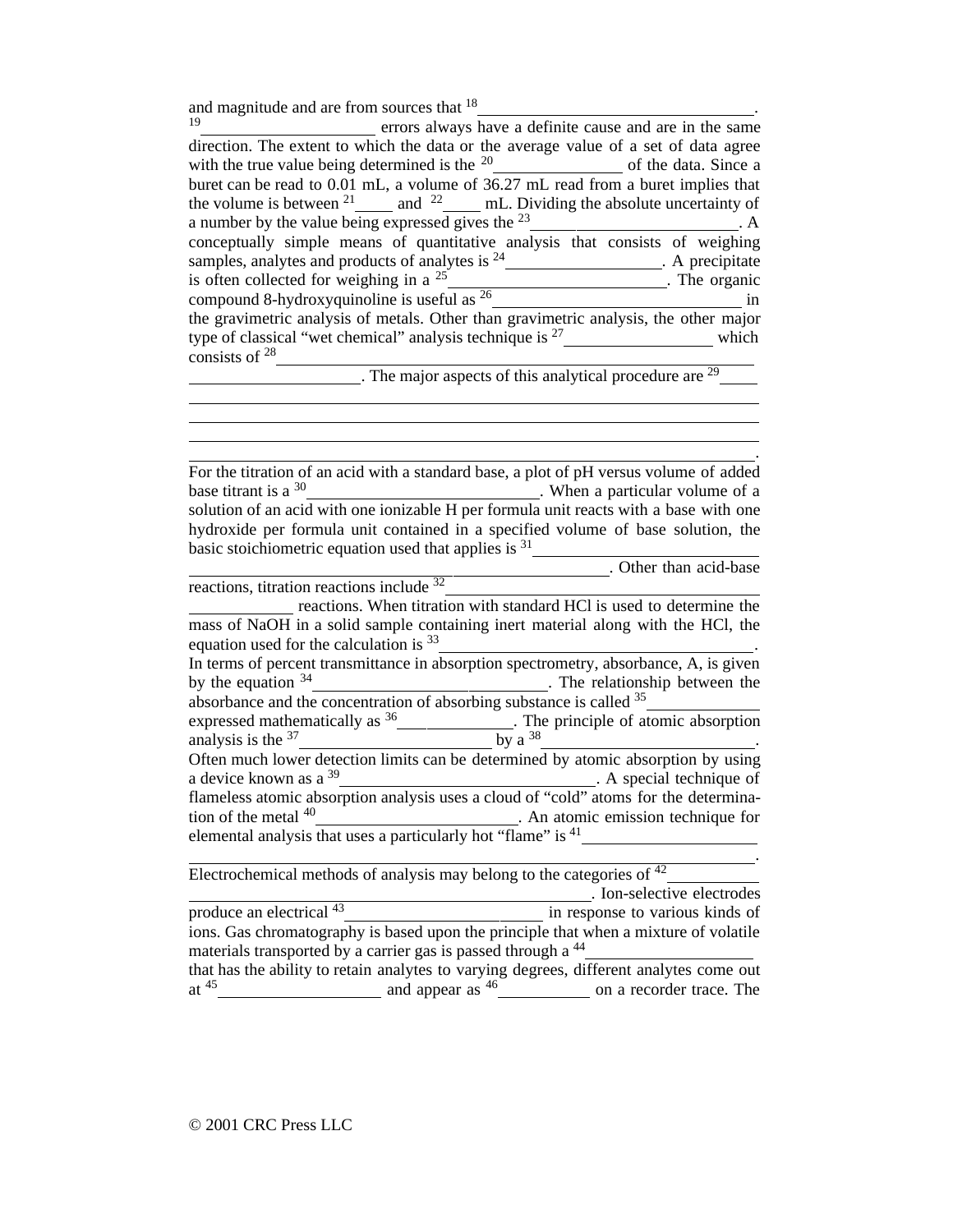essential features of a gas chromatograph are  $47$ 

 . A chromatography system that uses a liquid mobile phase under very high pressure is called <sup>48</sup> <u>. Andrew Maria and American and American and American and American and American and American and American and</u>

| A mass spectrum is $49$                                                             | of a compound and serves to                               |     |
|-------------------------------------------------------------------------------------|-----------------------------------------------------------|-----|
| 50                                                                                  | . The reagents and sample liquids are transported through |     |
| an automated analyzer by a $51$                                                     | and $52$                                                  | are |
| introduced into the liquid stream to aid mixing and to separate one sample from     |                                                           |     |
| another. Immunoassay techniques of analysis use biologically produced <sup>53</sup> |                                                           |     |
| that act by $54$                                                                    |                                                           |     |

#### *Answers to Chapter Summary*

.

- 1. qualitative analysis
- 2. quantitative analysis
- 3. (1) obtaining and preserving a representative sample, (2) sample processing, (3) measurement of analyte quantity, and (4) calculating results
- 4. a representative sample
- 5. get the sample into a form that can be analyzed
- 6. destructive and nondestructive
- 7. interferences
- 8. analyte

 $\overline{a}$ 

- 9. determination
- 10. an analysis
- 11. classical
- 12. instrumental methods
- 13. wet chemical
- 14. chemical and physical methods
- 15. precision
- 16. indeterminate, or random, errors
- 17. Indeterminate
- 18. cannot be determined
- 19. Determinate
- 20. accuracy
- 21. 36.26
- 21. 36.28
- 23. relative uncertainty
- 24. gravimetric analysis
- 25. filter crucible
- 26. an organic precipitant
- 27. titration
- 28. measuring the volume of a reagent required to react with an analyte
- 29. a measured quantity of sample is taken, a standard solution of standard solution is reacted with analyte, and indicator is used to show end point, and the quantity or concentration of analyte are calculated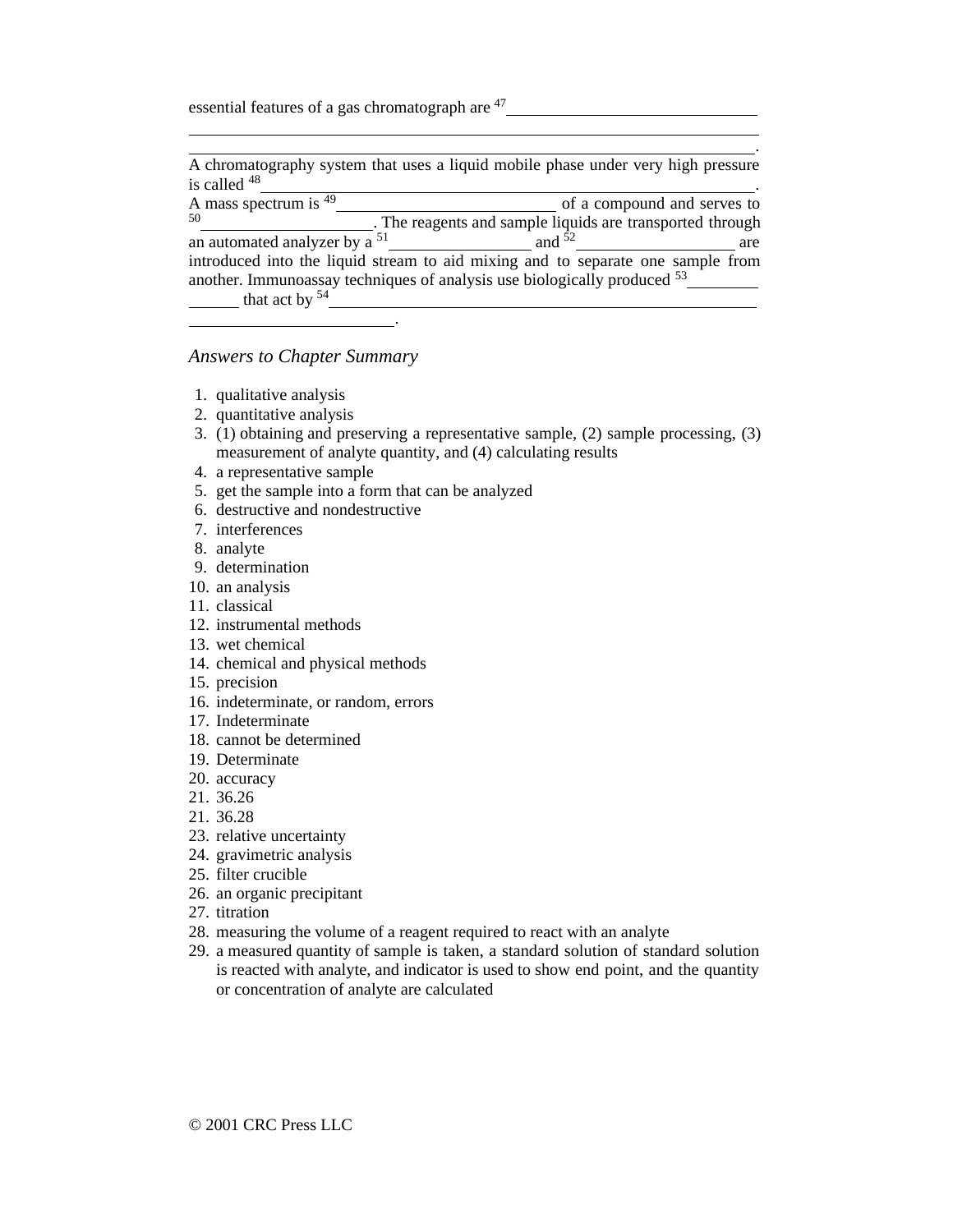- 30. titration curve
- 31. (volume acid)  $\times$  M<sub>acid</sub> = (volume base)  $\times$  M<sub>base</sub>
- 32. precipitation, chelation, and oxidation-reduction

$$
\frac{33.}{\text{molar mass NaOH}} = (\text{Volume HCl}) \times M_{\text{HCl}}
$$

34.

 $A = log \frac{100}{%T}$ 

- 35. Beer's law
- 36.  $A = abc$
- 37. absorption of light
- 38. cloud of atoms
- 39. graphite furnace atomizer
- 40. mercury
- 41. inductively coupled plasma atomic emission spectroscopy (ICP/AES)
- 42. potentiometric, voltammetric, or amperometric
- 43. potential
- 44. column
- 45. different times
- 46. peaks
- 47. carrier gas supply, flow control, injector, column, detector, and amplifier for the signal from the detector
- 48. high-performance liquid chromatography
- 49. characteristic
- 50. identify it
- 51. peristaltic pump
- 52. air bubbles
- 53. antibodies
- 54. binding specifically to analytes or classes of analytes

## **SUPPLEMENTARY REFERENCES**

Christian, Gary D., *Analytical Chemistry*, 5th ed., John Wiley & Sons, New York, 1994.

Day, R. A. and Arthur L. Underwood, *Quantitative Analysis*, 6th ed., Prentice Hall, Upper Saddle River, NJ, 1991.

Ewing, Galen Wood, Ed., *Analytical Instrumentation Handbook*, 2nd ed, Marcel Dekker, New York, 1997.

Gill, Robin, Ed., *Modern Analytical Geochemistry: An Introduction to Quantitative Chemical Analysis Techniques for Earth, Environmental and Materials Scientists*, Addison Wesley, Harlow, U.K., 1997.

Harris, Daniel C., *Quantitative Chemical Analysis*, 5th ed., W. H. Freeman & Co., New York, 1998.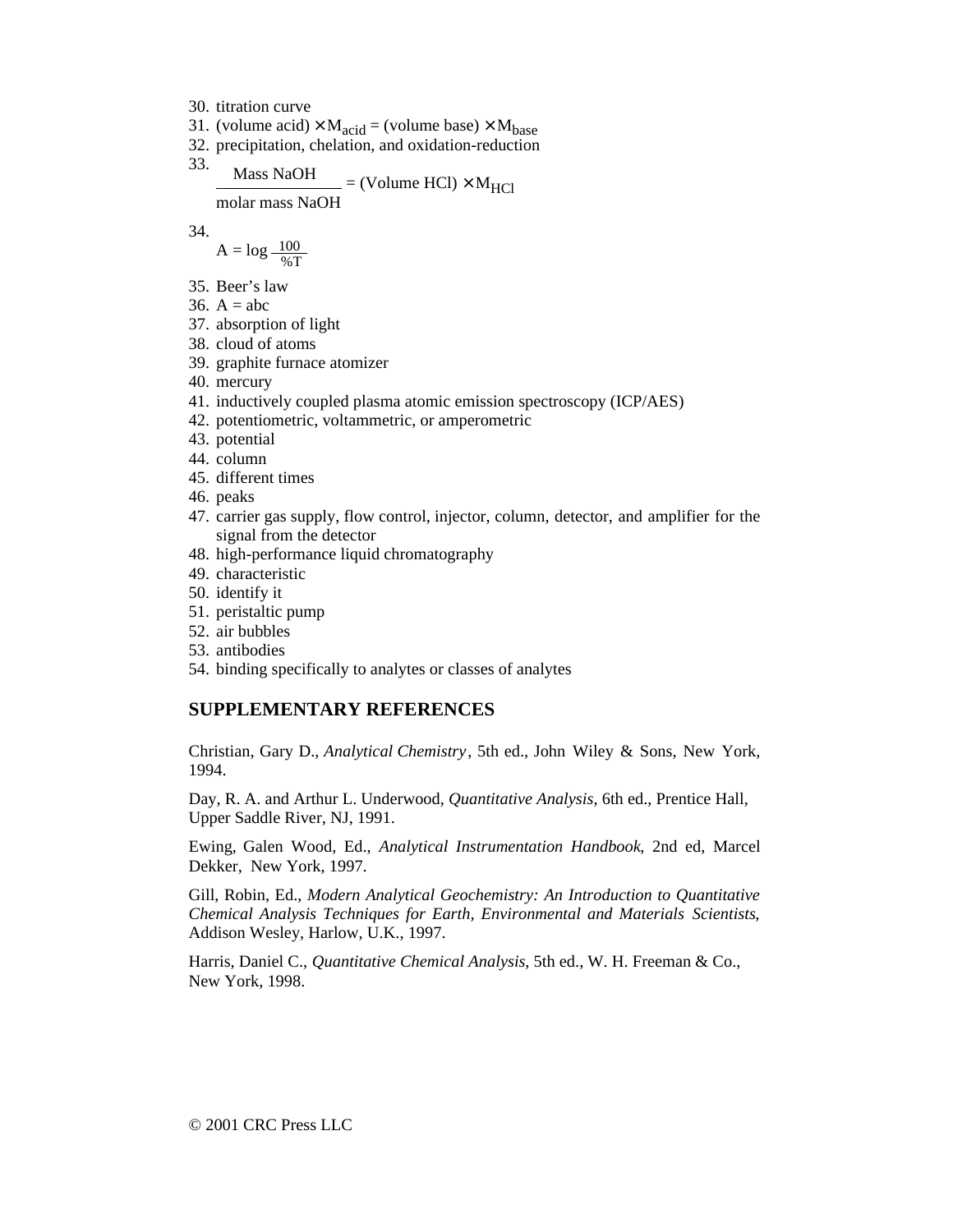Manahan, Stanley E., *Quantitative Chemical Analysis*, Brooks Cole Publishing Co., Monterey, CA, 1986.

Rubinson, Kenneth A. and Judith Faye Rubinson, *Contemporary Instrumental Analysis*, Prentice Hall, Upper Saddle River, NJ, 2000.

Settle, Frank A., Ed., *Handbook of Instrumental Techniques for Analytical Chemistry*, Prentice Hall, Upper Saddle River, NJ, 1997.

Skoog, Douglas A., Donald M. West, and F. James Holler, *Fundamentals of Analytical Chemistry*, 7th ed., Saunders College Publishing Co., Philadelphia, 1997.

Skoog, Douglas A., F. James Holler, and Timothy A. Nieman, *Principles of Instrumental Analysis*, 5th ed., Saunders College Publishing Co., Philadelphia, 1998.

Subramanian, G., Ed., *Quality Assurance in Environmental Monitoring: Instrumental Methods*, VCH, Weinheim, Germany, 1995.

#### **QUESTIONS AND PROBLEMS**

- 1. What is the general term applied to a constituent determined in a sample?
- 2. Mass and volume are the two parameters most generally measured in a chemical or wet chemical method of analysis. What two broad categories of analysis do these two measurements represent?
- 3. Match the following:

| A. Representative | 1. Must be removed or chemically sequestered to avoid      |
|-------------------|------------------------------------------------------------|
| sample            | affecting the determination                                |
| B. Sample         | 2. Actual process of finding out how much of an analyte is |
| processing        | present                                                    |
| C. Interferences  | 3. Usually involves putting the sample into solution       |
| D. Determination  | 4. Ideally should have a composition the same as that of   |
|                   | the material whose composition is to be determined         |

- 4. Mass and volume are the two parameters most generally measured in a chemical or wet chemical method of analysis. What two broad categories of analysis do these two measurements represent?
- 5. The heat released per unit mass of coal was determined for the coal in a unit train containing 10,000 metric tons of coal. A representative sample was obtained by "grab sampling" 64 approximately 1-kg portions of coal from the train. These were reduced to three 1-g samples, for which the heat content was determined and the average taken. What percentage of the total coal in the train was taken for analysis?
- 6. What mass of  $BaSO<sub>4</sub>$ , molar mass 233.4, can be precipitated from a solution containing 1.538 g of  $Fe<sub>2</sub>(SO<sub>4</sub>)<sub>3</sub>$ , molar mass 399.9, by the addition of excess  $BaCl<sub>2</sub>$ ?
- 7. What mass of  $Fe<sub>2</sub>O<sub>3</sub>$ , molar mass 159.7, can be obtained by the reaction of 0.948 g of pure Fe, molar mass 55.8?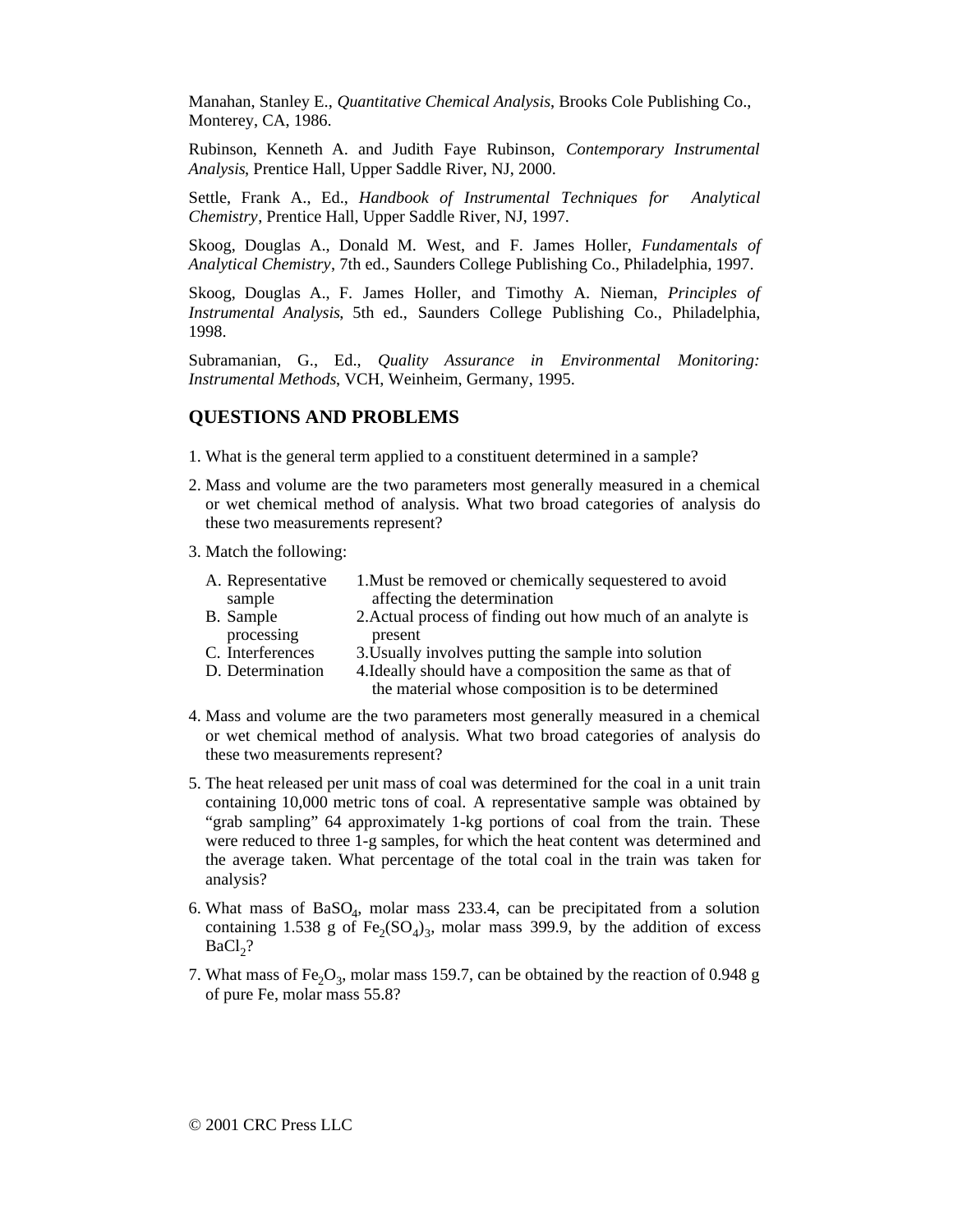- 8. The chemical analysis of a sample of lake water for dissolved  $O_2$  showed 0.668 mg of  $O_2$  dissolved in a 75.0 mL sample of the water. What was the molar concentration of  $O_2$  in the water?
- 9. A 25.00 mL sample of an industrial water stream containing  $\text{Na}_2\text{CO}_3$  required 32.60 mL of a 0.1104 M solution of standard HCl to react with the  $Na_2CO_3$ according to the reaction

 $2HCl + Na<sub>2</sub>CO<sub>3</sub>$  $2$ NaCl + H<sub>2</sub>O + CO<sub>2</sub>

What was the concentration of  $\text{Na}_2\text{CO}_3$  in the solution in units of mg/L?

- 10. Define titrant.
- 11. Describe the general characteristics of a titration curve for the titration of HCl with NaOH.
- 12. How is the end point found in the titration of HCl with NaOH using either a titration curve or an indicator?
- 13. A 3.471-g sample of a compound containing C, H, and O was ignited in a stream of  $O_2$  and the CO<sub>2</sub> and H<sub>2</sub>O were collected. Masses of 8.758 g of CO<sub>2</sub> and 1.537 g of  $H_2O$  were collected. Calculate the percentages of C and H in the compound.
- 14. A fertilizer sample weighing 0.6379 g was dissolved and treated with  $NaClO<sub>4</sub>$ solution, yielding  $0.3816$  g of  $KClO<sub>4</sub>$ . What was the percentage of K in the fertilizer sample?
- 15. A corrosion product scraped from the surface of a lightweight metal alloy was analyzed to determine the percentage of  $MgCO<sub>3</sub>$  in the product by precipitation of magnesium ammonium phosphate and ignition to  $Mg_2P_2O_7$ . A 0.5626-g sample of the corrosion product yielded 0.3982 g of  $Mg_2P_2O_7$ . What was the percentage of  $MgCO<sub>3</sub>$  in the sample?
- 16. Calcium ion,  $Ca^{2+}$ , reacts with the chelating titrant EDTA, as shown in Reaction 25.6.11, whereas sodium ion,  $Na^+$ , does not react with EDTA. A 0.327-g portion of a caustic mixture of solid  $Ca(OH)_2$ , molar mass 74.1 g/mol, and  $Na_2CO_3$  was dissolved and titrated with 0.0917 M EDTA, requiring 33.8 mL of the EDTA solution to reach the end point. What was the percentage of  $Ca(OH)_{2}$  in the mixture?
- 17. How many mL of a 0.0500 M solution of  $KMnO<sub>4</sub>$  acting as an oxidizing titrant would be required to react with all the  $Fe^{2+}$  ion produced by dissolving 0.623 g of a sample that is 36.2 % FeO, molar mass 71.9 g/mol, mixed with inert material?
- 18. Based upon material covered elsewhere in the book regarding the nature of electrons in atoms, quantum chemistry, and photochemistry, attempt to explain the phenomena of atomic absorption and atomic emission discussed as analytical techniques in this chapter.
- 19. In reference to Equation 25.8.4, calculate the voltage change at a glass electrode used to measure pH for each unit change in pH.